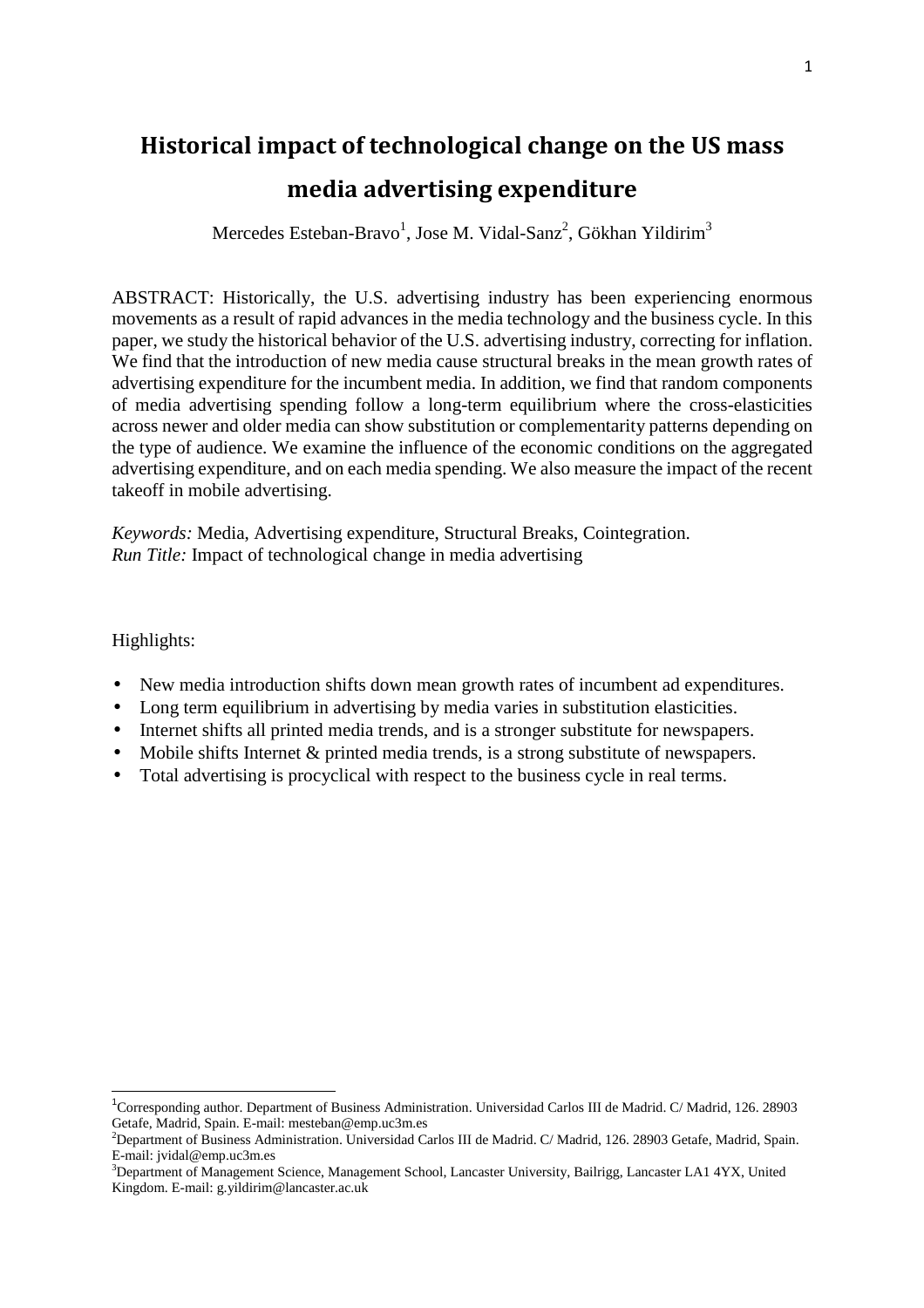*"…look at history. TV [advertising] did not kill radio. Radio is doing just fine, even finding new ways to gain audiences. Cable TV did not kill over-the-air broadcast. The same, I believe, is true of print advertising. While digital options for marketing communications have negatively impacted the number of publications, total ad pages and revenue, print advertising remains a viable component of any media mix…"* (Mark Semmelmayer, former chairman of Business Marketing Association).

 *"…we, however, think that advertising supported industries are undergoing a structural shift and, as such, think that newspapers and local TV revenue base will continue to face significant challenges..." (Imran Khan, JP Morgan analyst).* 

# **Introduction**

The direct aim of new media technologies is facilitating alternative communication channels, but these advancements usually shake up the advertising industry inasmuch as changes in consumer behavior or economic conditions. As a consequence of technological progression in the media, the advertising industry has undergone tremendous shifts over most of the 20th and 21st centuries (Shankar and Balasubramanian 2009; Barnes et al. 2015; Kim and Lee, 2015). The golden age of newsprint media was between 1890 and 1920. From the 1920s, radio broadcast increasingly forced newspapers to re-evaluate their business, and the same happened in 1950 when TV broadcasting came on the media scene as well-known companies such as Procter & Gamble and Unilever started to develop commercials. In subsequent years, the entry of TV was followed by Yellow Pages, cable, the Internet and more recently mobile. With the advent of Internet, the global advertising landscape has been almost redefined (Woo et al. 2014). Recent figures show that the U.S. firms spent, overall, \$42.8 billion and \$49.5 on the Internet in 2013 and 2014 respectively (Internet Advertising Bureau, 2014). The recent surge in online communities led many companies to spend substantially in social media advertising, resulting in 25.4% estimated worldwide growth in 2015 (EMarketer, 2015). Induced by the widespread use of smartphones and high-tech mobile broadband technology (Shankar and Balasubramanian 2009; Shankar et al. 2010; Kim and Lee 2015), the mobile marketing is also on the rise, with \$12.4 billion spending in 2015 (Internet Advertising Bureau, 2014). Likewise, total spending in the sector has steadily growth until 2007 reaching \$233 billion, and suffered a moderate contraction after the last big depression, reaching \$177.8 billion in 2014. But, expectations are for a partial recovery, reaching \$183 billion in 2015 and up to \$197 billion by 2017 (EMarketer, 2013). As the industry witnesses a moderation in the rate of growth, the battle between the traditional media such as newspapers, magazines, business papers and radio, and newer entrants such as Yellow Pages, cable, the Internet and mobile becomes more and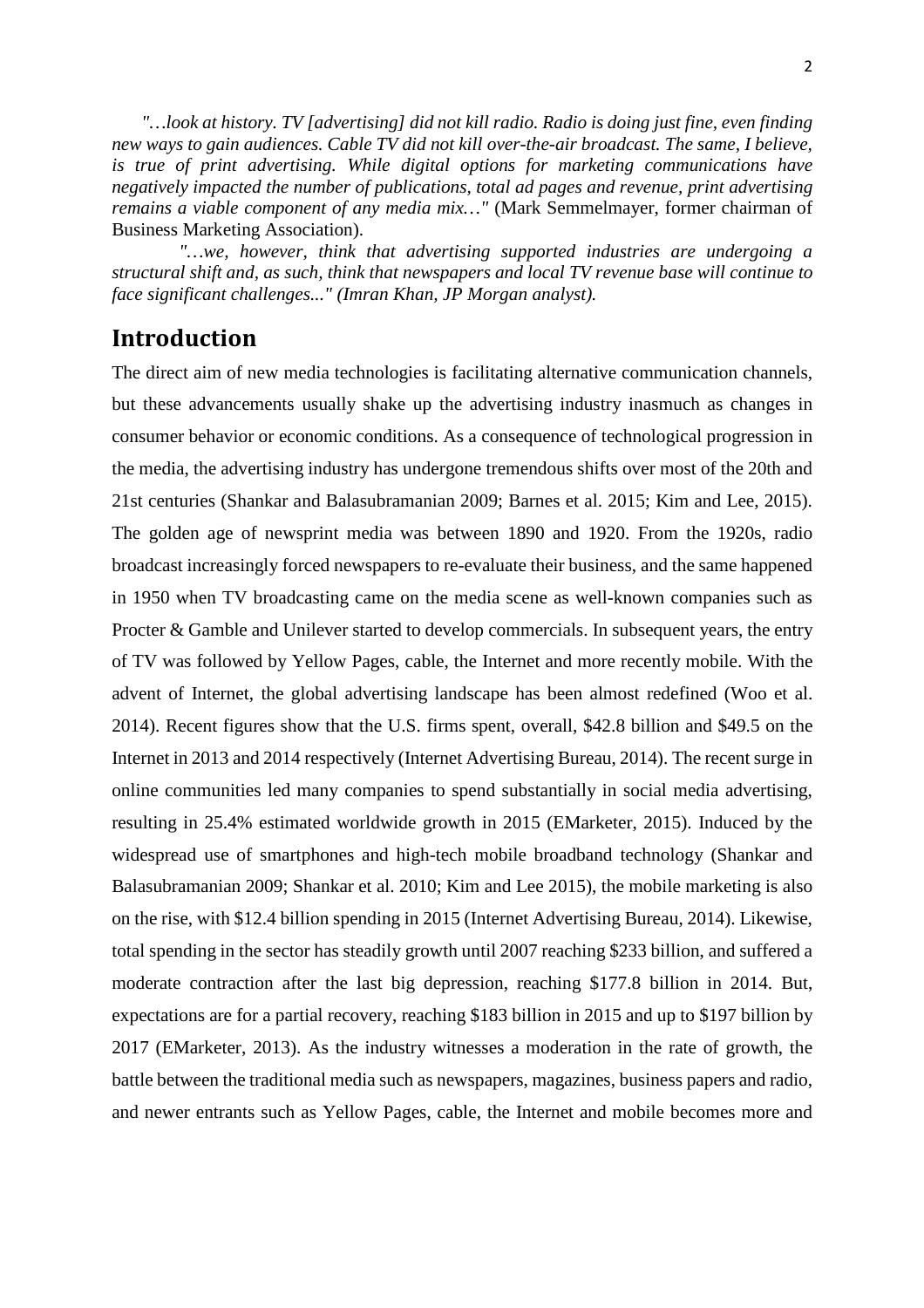more severe (Deleersnyder et al. 2002).<sup>4</sup> Indeed, practitioners have been debating about the competition among different advertising media. The opening quotes illustrate the clash between views that old traditional media will remain viable and old media will face significant challenges. In general, the debates center on the long-term dynamic interrelationships at the macro level. For instance, is the long-term decline of newspapers due to the growth of Internet? Do the new media entries really create fundamental changes in the growth patterns of the incumbents, or is this view largely exaggerated? Should Internet be regarded as complementary or substitute media? Is TV still an important advertising medium? What role is the takeoff in mobile advertising playing? And more generally, to what extent does the competitive interplay differ between each pair of media?

Macroeconomic cycles also play a significant role in the dynamics of the advertising industry (Chowdhury, 1994). Even small changes in the ratio of advertising spending to the state of the economy can mean billions of dollars in advertising budgets, which in turn can affect media organizations critically (Lacy and Noh, 1997). On the advertisers' side, reactions to recessions are quite heterogeneous. While some corporations adopt proactive advertising during a recession, others favor cutting their communication investments (see Srinivasan et al. 2005, and Deleersnyder et al. 2009). However, the majority of companies cut their advertising budget during such times (Barwise and Styler, 2002, 2003; Picard, 2001). In spite of these theoretical and practical observations, little is known about the long run relationship between the aggregate level of advertising and the state of the economy when multiple new media introductions occur, as happened in the U.S. over the last century. Another issue which has not been explored thoroughly is the strength of each media to the performance of the economy, and more research is called for at country level (Tellis and Tellis, 2009).

This paper addresses the following questions: (i) Which is the long term equilibrium among all different media, traditional and new, in terms of advertising expenditure?, and more specifically, to what extent these media are substitutive or complementary in terms cross-elasticities?; (ii) What is the direct structural impact of new media introductions?; (iii) what is the long term equilibrium between macroeconomic cycles and advertising spending both at the aggregate level and for each media. This paper provides a rigorous answer to these

l

<sup>4</sup> Scholars have used several distinct ways to categorize the traditional and new communication media. Thus, there is no unique way for conceptualizing the new media (Woo et al. 2014). A widespread description considers "new media" as those based on digital formats, but this description fits just into today's new media. All media where once new, and any list of new media will be changing over time. Therefore, understanding the impact of new media introduction requires us to look back at the last century's novelties.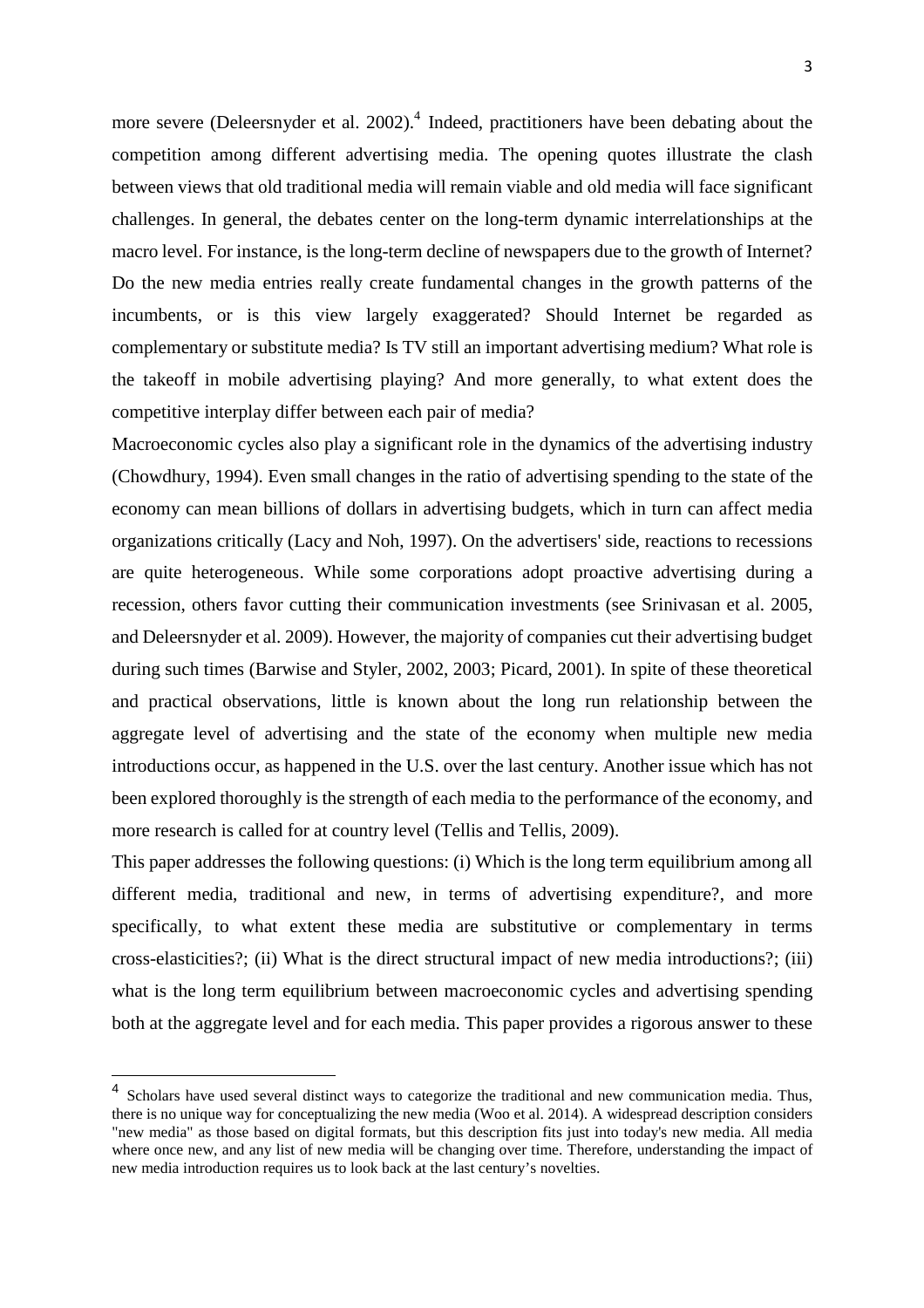three questions by analyzing the U.S. advertising industry with a complete historical data from 1935 to 2013, comprising 11 different advertising media (newspapers, magazines, direct mail, business papers, outdoor, radio, TV, Yellow Pages, cable, the Internet and mobile). In particular, we estimate a Vector Error Correction Mechanism (VECM) model for cointegrated time series, accounting for multiple structural breaks caused by different media introductions. We also account for the relationship with the business cycle, especially the U.S. Gross Domestic Product (GDP) adjusted for inflation using the US Consumer Price Index (CPI). While some of these questions have been dealt with by previous research, the literature presents methodological limitations such as considering short-time horizons, and not distinguishing between introduction impact and long-term equilibrium. As a consequence, contradictory findings are often reported.

The paper is organized as follows: In the next section, we provide the literature review and background of the study. In Section 3, we introduce the data and the preliminary analyses on unit root and cointegration tests. In Section 4, we present the results of the disaggregated model in which each advertising media and the GDP are used (correcting for inflation). Also, we discuss the results of the aggregated model in which we use the total advertising spending and GDP. Finally, we conclude the paper with a summary of the main findings.

# **Literature Review**

Our work embraces three different research streams in advertising-marketing literature as summarized in Table 1: (1) inter-media rivalry, (2) the relationship between Advertising in different media and GDP, and (3) the relationship between Aggregate Advertising Spending and GDP. Table 1 presents a synthetic overview of the three lines.

#### *Intermedia Rivalry*

This stream of literature examines if a particular advertising medium provoked competitive reactions from the incumbents (e.g. Saksena and Hollified, 2001), and whether the new arrival was a substitute or complimentary medium (e.g. Silk et al., 2001). For example, the empirical investigation of De Waal et al. (2005), based on cross-sectional telephone survey data, showed that the use of online newspapers negatively relates to the use of traditional newspapers. Allowing for multiple breaks at unknown points in time, Kornelis et al. (2008) explored to what extent competitive entry creates fundamental change in incumbents revenues for the Dutch TV advertising market. They found that new TV players did not cause a slowdown in the related markets of print and radio. Very recently, using survey data on media usage in South Korea,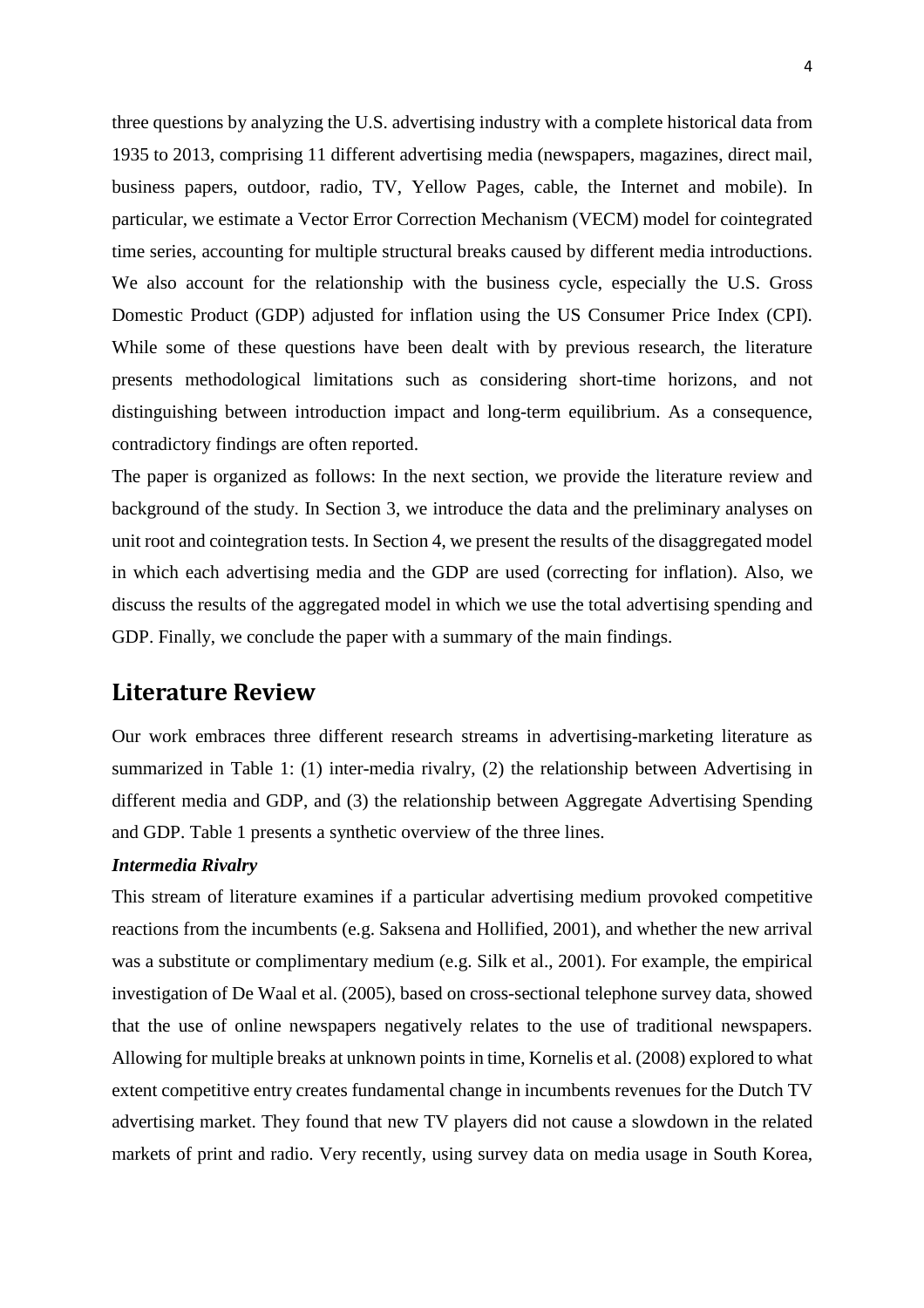Woo et al. (2014) documented that internet negatively influenced print, TV and radio.

#### *Different Advertising Media and GDP*

A body of empirical research exists on the sensitivity of different advertising media to the state of the economy (e.g. Picard, 2008). For instance, Picard and Rimmer (1999) demonstrated that newspapers are strongly affected by economic downturns. Similarly, Van der Wurff et al. (2008) found that newspapers, magazines and outdoor advertising respond strongly to GDP while TV, radio and cinema tend to grow regardless of whether economy is growing or contracting. Moreover, Deleersnyder et al. (2009) showed that magazines, newspapers, radio and TV expenditures have procyclical relationship with GDP.

#### *Aggregate Advertising and GDP*

The third stream of empirical research focuses on the impact of overall economic performance on total advertising spending (see Jones 1985; Callahan 1986). An early work by Swerdlow and Blessios (1993) showed a strong and positive relationship between advertising expenditures and general economic activity, GNP. Van der Wurff et al. (2008) found that advertising expenditures tend to increase with the economy. Likewise, Deleersnyder et al. (2009) showed that advertising spending is adjusted in response to general economic conditions and that average co-movement elasticity between advertising and GDP is 1.4.

Although all these studies provided valuable insights into the competitive interplay between different advertising media as well as advertising's sensitivity to the overall economic performance, they have several limitations. In general, they consider shorter time observation windows that limit the generalizability of the findings, and in many cases researchers seem unconcerned with cointegration and non-stationarity of the analyzed series. In addition, none of these articles take into account the structural breaks caused by new media introductions. Previous research is also limited because it does not take into account the long-term equilibrium between advertising expenditure on the different media after the structural breaks have been removed. Even more importantly, the literature has not estimated the long-run equilibrium cross elasticities between each different media.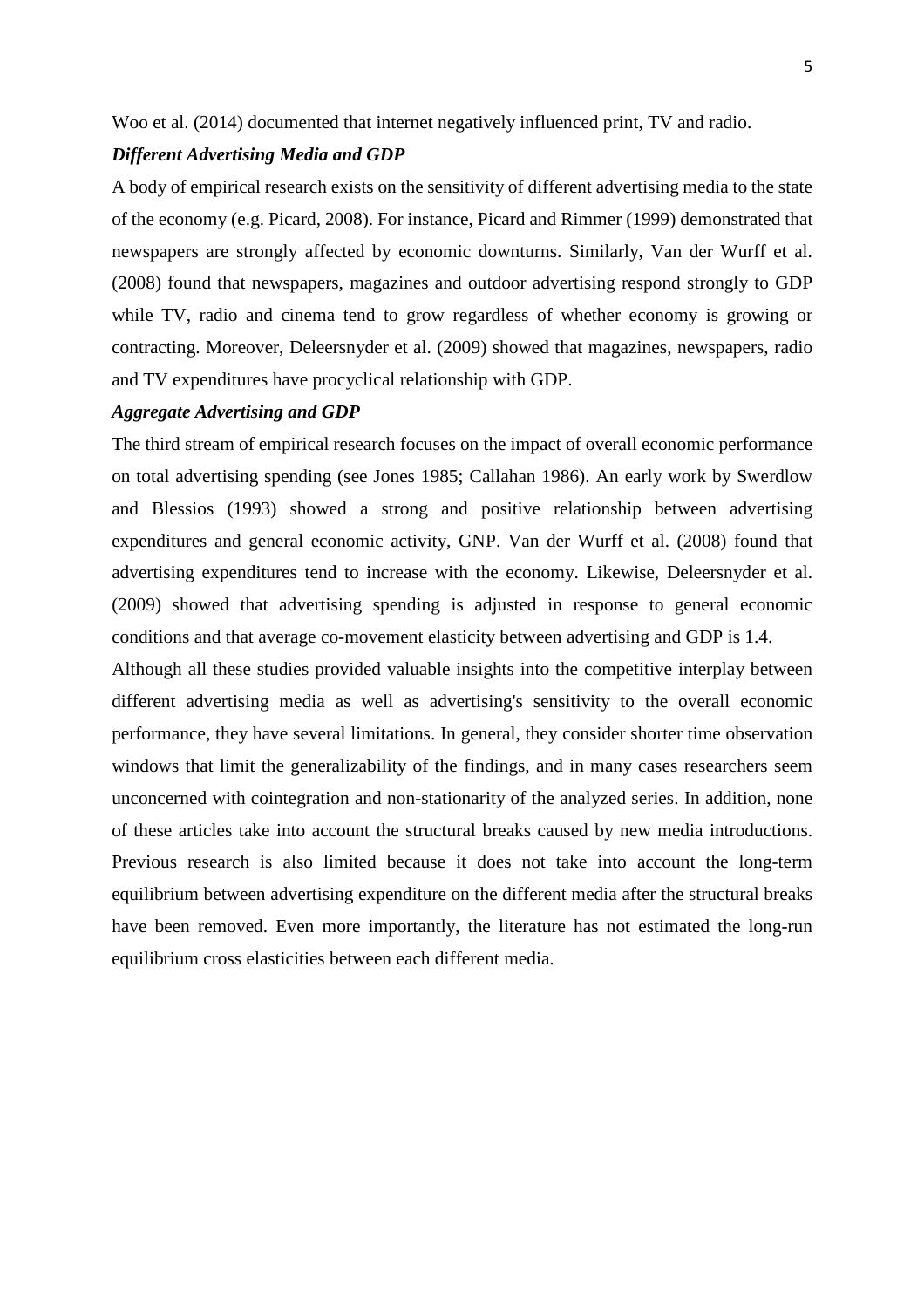## **Table 1. Literature review**

| Article                                                                                                                            | <b>Research Question</b><br>Data                                                                                                                                               |                                                                                                                                                                                                                                                                                           |                                                                   | <b>Main Finding</b>                                                                                                                                                                     |  |
|------------------------------------------------------------------------------------------------------------------------------------|--------------------------------------------------------------------------------------------------------------------------------------------------------------------------------|-------------------------------------------------------------------------------------------------------------------------------------------------------------------------------------------------------------------------------------------------------------------------------------------|-------------------------------------------------------------------|-----------------------------------------------------------------------------------------------------------------------------------------------------------------------------------------|--|
| <b>Intermedia Rivalry</b>                                                                                                          |                                                                                                                                                                                |                                                                                                                                                                                                                                                                                           |                                                                   |                                                                                                                                                                                         |  |
| Silk et al. (2001)                                                                                                                 | Is Internet substitute or<br>complimentary medium?                                                                                                                             | Dataset of 28 cross elasticities<br>among different media, reported Probit Model<br>by the same authors in 1997.                                                                                                                                                                          |                                                                   | Internet looms as a potential<br>substitute or complement for all of<br>the major categories of existing<br>media.                                                                      |  |
| Saksena and Hollied (2002)                                                                                                         | Is the decline in newspapers' growth<br>due to the growth of Internet?                                                                                                         | Telephone survey data of<br>publishers of daily newspapers<br>in a single state in the<br>Southeastern United States in<br>2001                                                                                                                                                           | <b>Correlation Analysis</b>                                       | Managers in the Newspaper<br>industry had approached the<br>process of adopting the internet as<br>an emerging technology in a<br>haphazard fashion.                                    |  |
| De Waal et al. (2005)                                                                                                              | Is there any impact of online<br>newspapers on traditional<br>newspapers?                                                                                                      |                                                                                                                                                                                                                                                                                           | <b>Correlation Analysis</b>                                       | The use of online newspapers<br>negatively relates to the use of<br>print newspapers among the<br>young. Online newspaper reading<br>is accompanied by Radio and TV.                    |  |
| Kornelis et al. (2008)                                                                                                             | Did competitive entry by different<br>Dutch advertising market in the<br>commercial TV channels affect the<br>period of 1990 to 1998.<br>other TV, Radio and Print incumbents? |                                                                                                                                                                                                                                                                                           | Unit Root testing procedure<br>under unknown endogenous<br>breaks | Private TV incumbents revenues<br>was slowed by the entry of new TV<br>players, but such a slowdown was<br>not experienced in the related<br>markets of print and radio<br>advertising. |  |
| Woo et al. (2014)                                                                                                                  | What is the effect of new media on<br>the old media usage?                                                                                                                     | Data via Media Consumer<br>Research Survey with 6000<br>respondents in 2011 in South<br>Korea                                                                                                                                                                                             | Multiple Discrete-Continuous<br>Extreme Value (MDCEV)<br>model    | Internet neatively influenced old<br>media (Print, TV and Radio). Smart<br>mobile media had a synergistic<br>effect on TV use.                                                          |  |
| <b>Different Advertising Media and Economy</b>                                                                                     |                                                                                                                                                                                | Data from 15 publicly traded                                                                                                                                                                                                                                                              |                                                                   |                                                                                                                                                                                         |  |
| Picard and Rimmer (1999)                                                                                                           | What is the impact of recession on US<br>newspaper firms?                                                                                                                      |                                                                                                                                                                                                                                                                                           | Correlation and regression<br>analyses                            | Newspapers are strongly affected<br>by economic downturns.                                                                                                                              |  |
| Picard (2008)                                                                                                                      | Is there any link between newspaper<br>advertising spending and GDP?                                                                                                           | The GDP and Newspaper<br>advertising expenditures data<br>compiled from US Department of Simple graphical trend<br>Commerce and Newspaper<br>Association of America for the<br>period of 1950-2005.                                                                                       | analysis + correlations                                           | The relationship between<br>newspaper advertising and GDP is<br>weakening. Newspaper<br>advertising will decline in the<br>future.                                                      |  |
| Van der Wurff et al. (2008)                                                                                                        | How do different advertising media<br>respond to macroeconomic<br>development?                                                                                                 | Macroeconomic data and<br>advertising expenditure data for<br>developed western economies<br>obtained from UN Statistical<br>Yearbook and World Advertising<br>Research Center's (WARC) for<br>the period of 1987-2000.                                                                   | Multiple Regression Analysis                                      | Newspapers, Magazines and<br>Outdoor advertising respond<br>strongly to GDP. TV, Radio and<br>Cinema tend to grow regardless of<br>whether economy is growing or<br>contracting.        |  |
| Are Magazines, Newspapers, Radio<br>and TV expenditures related to overall the<br>Deleersynder et al. (2009)<br>economic activity? |                                                                                                                                                                                | Advertising data from the World<br>Advertising Research Center and<br>ZenithOptimedia. GDP data from<br>Time series-business cycle<br>filtering<br><b>United Nations' Statistics</b><br>Division. 25 years of data in 37<br>countries.                                                    |                                                                   | All Magazines, Newspapers, Radio<br>and TV expenditures have<br>procyclical relationship with GDP.                                                                                      |  |
| <b>Aggregate Advertising and Economy</b>                                                                                           |                                                                                                                                                                                |                                                                                                                                                                                                                                                                                           |                                                                   |                                                                                                                                                                                         |  |
| A model for predicting advertising<br>Swerdlow and Blessios (1993)<br>expenditures                                                 |                                                                                                                                                                                | Data gathered on 15 industries<br>from Compustat database.                                                                                                                                                                                                                                | Multiple Regression Analysis                                      | There is a strong relationship<br>between advertising expenditures<br>and general economic activity<br>(GNP)                                                                            |  |
| Van der Wurff et al. (2008)                                                                                                        | Is there any relationship between<br>economic growth and advertising<br>expenditures for different media in<br>different countries?                                            |                                                                                                                                                                                                                                                                                           | <b>Multiple Regression Analysis</b>                               | Advertising expenditures tend to<br>increase with the economy.                                                                                                                          |  |
| Is advertising sensitive to business<br>Deleersynder et al. (2009)<br>cycle fluctuations?                                          |                                                                                                                                                                                | the period of 1987-2000.<br>Annual advertising data obtained<br>from the World Advertising<br>Research Center and<br>ZenithOptimedia. GDP data from Time series-business cycle<br>filtering<br>the<br><b>United Nations' Statistics</b><br>Division. 25 years of data in 37<br>countries. |                                                                   | Advertising spending is adjusted in<br>response to economic conditions.<br>Average comovement elasticity<br>between advertising and GDP is<br>1.4.                                      |  |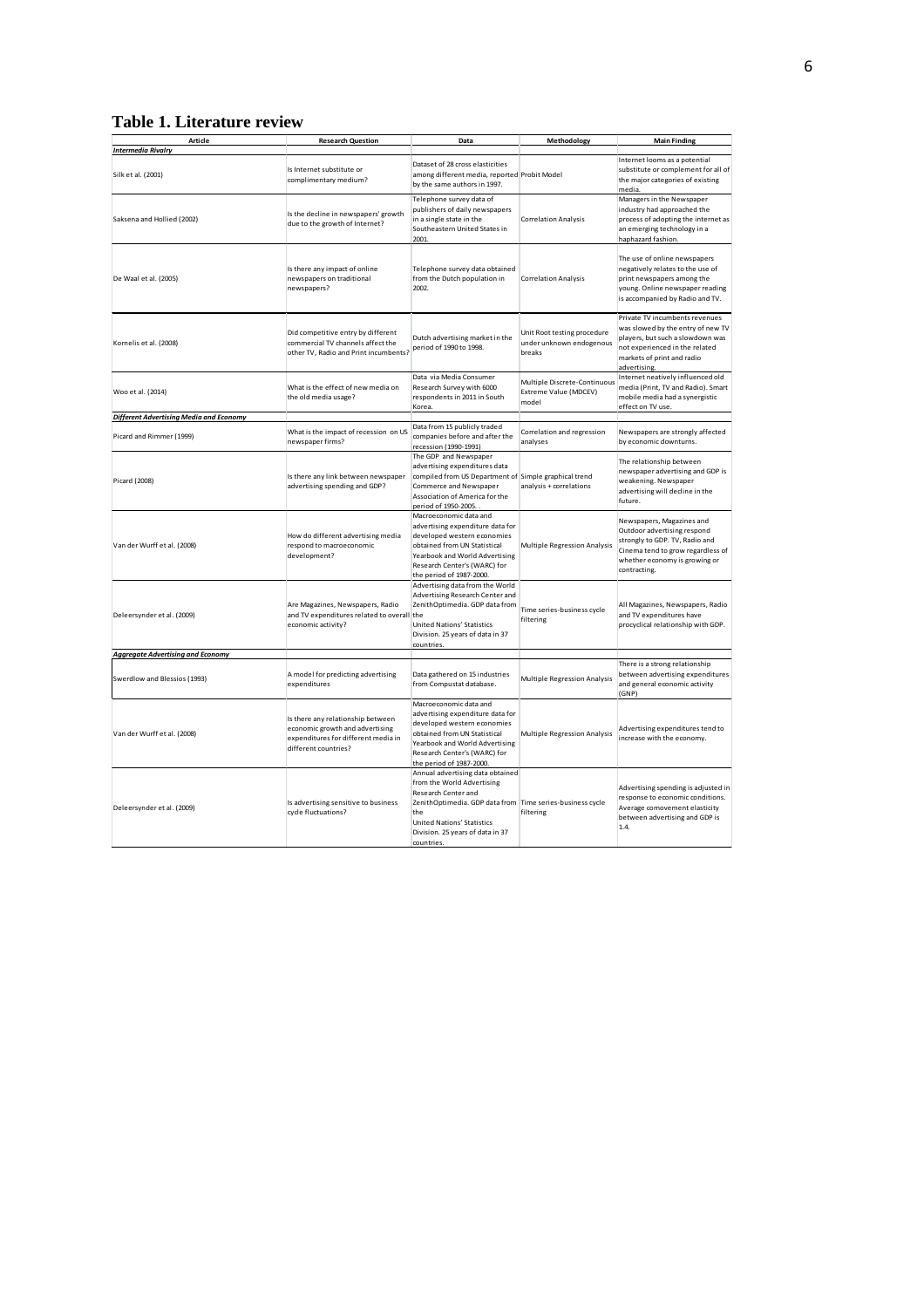# **Data and exploratory analysis**

There are several sources to compile data for the U.S. advertising expenditure. The first source is from Robert J. Coen who worked for McCann-Erickson, a global advertising agency. He compiled the data from 1948 to 2007. His figures are based mainly on private sources such as Newspaper Association of America (NAA), A.C. Nielsen Company, Direct Mail Advertising Association, Outdoor Advertising Association etc. His advertising data were published in the U.S. Census Bureau's Historical Statistics of the United States. Thus, his dataset is consistent with the one from the U.S. Census Bureau, which comes from statistically representative surveys of firms. Dr. Douglas A. Galbi, economist at Federal Communications Commission augmented the Coen's data for the period 1919-1947. He also used some private data sources as well as his own estimates, which are consistent with Cohen's data for 1948-2007. The categories are mutually exclusive, i.e. the newspaper category does not include the Internet-based newspapers which are captured by the Internet category. Since the original Coen's dataset is until 2007, we extended it until 2013 by resorting to different sources, including Internet Advertising Bureau (IAB), Winterberry Group, Emarketer.com and United States Census Bureau. The extended data shows consistency with the previous records, except for the Internet for which Cohen seems to infra estimate the figures by using other sources. Consequently, we adopt IAB compilations for this variable as well as for mobile advertising.

As a result, the final version of the compiled dataset covers the yearly data from 1919 to 2013 and contains the advertising expenditure on the following media: newspapers, magazines, direct mail, business papers, billboards, out of home, Yellow Pages, radio, television, broadcast, cable, the Internet, mobile, and total advertising. We added the advertising expenditure on 'out of home' and 'billboards' as the former was the antecedent of the latter, and called the new variable 'outdoor'. We followed the same approach for 'television' and 'broadcast', and called the final variable TV. Due to the evolution of the industry, advertising agencies used different names for these categories, but the underlying understanding of the specific category remained the same. Mobile advertising was introduced in the late 1990s, but did not receive significant attention until 2010 when IAB started to track it as a separate media. We have also obtained the nominal GDP and labor force variables from the U.S. Department of Commerce, Bureau of Economic Analysis and Bureau of Labor Statistics for the period of 1929 and onwards in order to account for the impact of economic crisis and expansions in the advertising industry. To adjust for inflation, we also consider an overall price index. In particular, we use the CPI with base year 2009.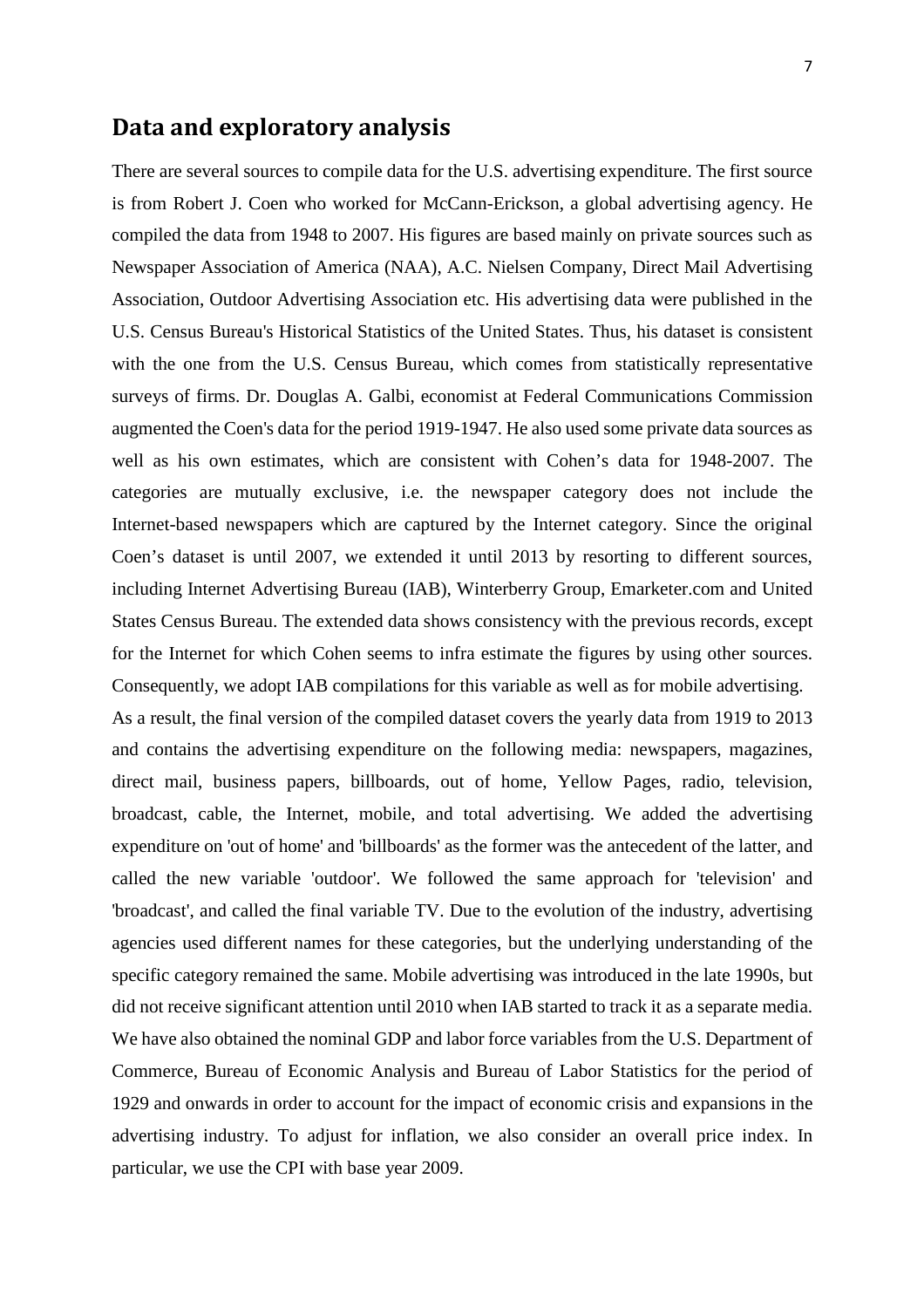Finally, our dataset comprises the following variables: newspapers, magazines, direct mail, business papers, outdoor, radio, TV, Yellow Pages, cable, Internet, mobile, total advertising, GDP, CPI, and labor force. We have chosen the time period 1935-2013 so as to have less missing variables in the system. Figure 1 plots the advertising expenditure series in their original levels. In general, we observe exponential trends in the series, however, after the year 2000, TV, newspapers and radio advertising spending show a decreasing pattern. By contrast, direct mail, cable and Internet advertising spending exhibit an increasing pattern. Outdoor advertising spending shows a step increase in 1999 which continues in the following periods. Direct mail reaches the maximum with 60,225 million dollars in 2007.



**Figure 1: USA advertising Expenditures over time (in million \$)** 

In order to make the series more linear, we took the natural logarithm for all variables. Besides, the logarithmic transformation is known to increase the distributional symmetry of nominal economic series. As can be seen from Figure 2, series in logarithm grow linearly and in parallel. The entry times of the four new media (TV, Yellow Pages, cable and the Internet) to the industry can be detected easily. For a given media, observations before the break point where the media takes-off are recorded as zeros.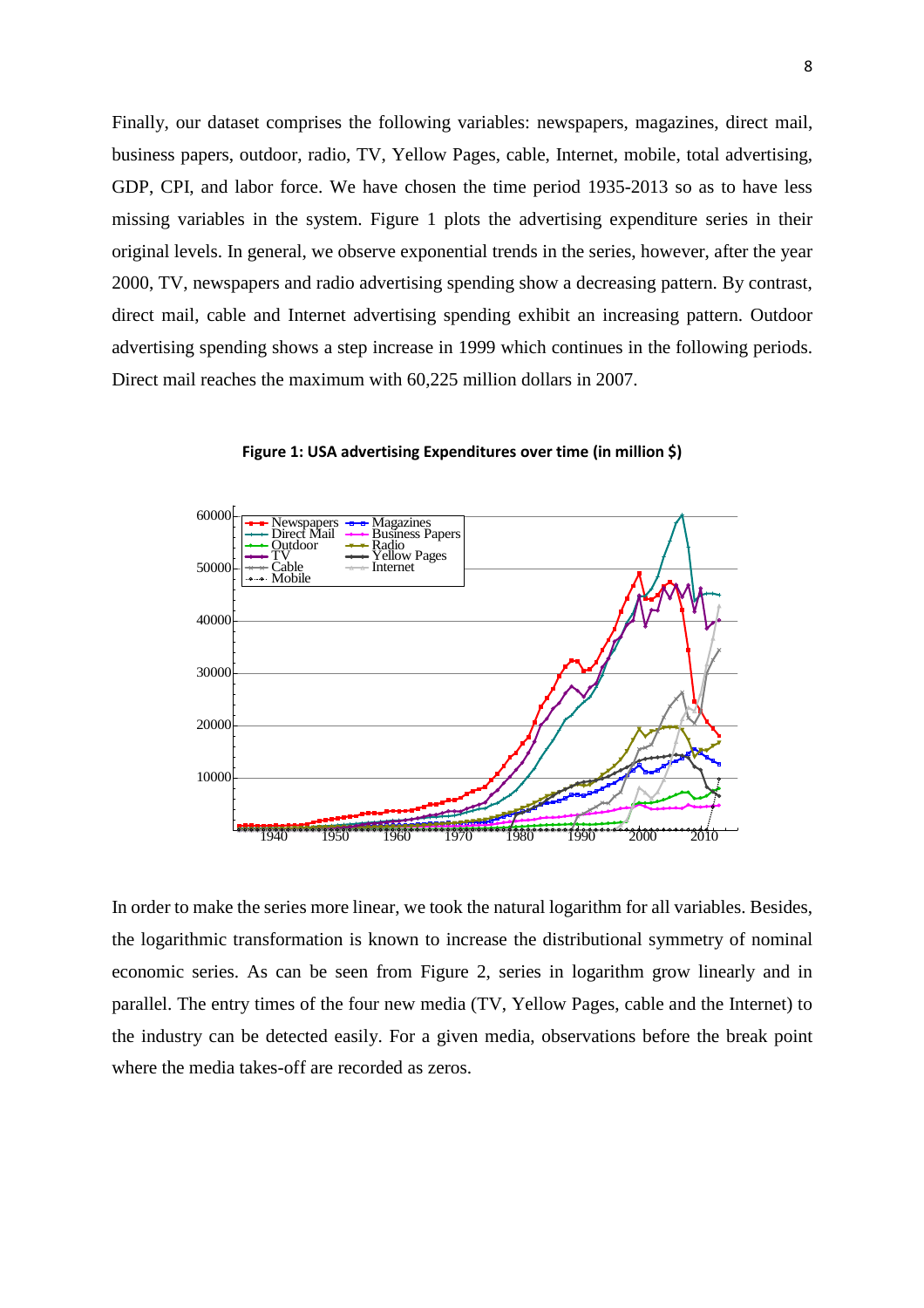

**Figure 2: USA Advertising expenditure (million \$), GDP (million \$) and CPI in natural logarithms** 

We conducted exploratory analysis, and tested for the presence of unit roots and cointegration relationships.

## *Unit root tests*

Graphical inspection of Figure 2 suggests that the series are integrated of order one. Inspection of the Auto Correlation Function (ACF) plots for the original and the differentiated series also suggests that the series are  $I(1)$ . Additionally, we run several formal tests such as the Augmented Dickey Fuller (ADF) unit root tests (see Banerjee et al., 1993). This preliminary analysis suggests that  $X_t$  is an  $I(1)$  process. We also take into account that unit root tests for the considered media can be dramatically affected since structural breaks occur in the series (see Perron, 1989). In the ADF tests, we adopt two options: (i) only stochastic trend in the series, (ii) both deterministic trend and stochastic trend in the series. For both the aggregated and the disaggregated model, we find that the latter option is more appropriate since the coefficient of the deterministic trend is significant for most of the considered series. Table 2 summarizes the ADF unit root test results. For all variables, we fail to reject the null hypothesis of the ADF test that the series contains a unit root. Thus, the ADF unit root tests support our preliminary graphical findings.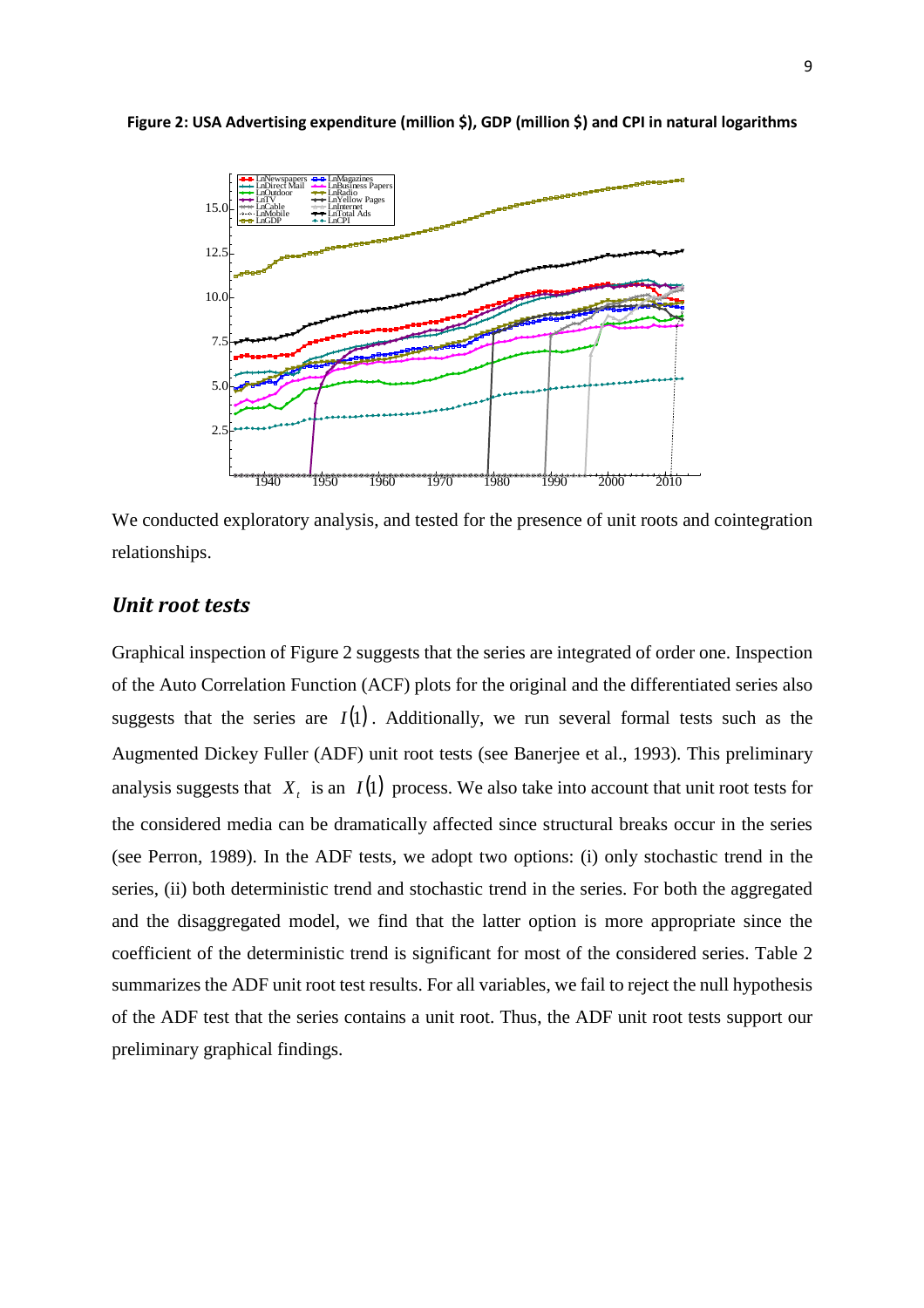|                      | ADF test result (p-value) |                                       |      |
|----------------------|---------------------------|---------------------------------------|------|
| Variables            | Intercept                 | <b>Intercept and Trend Conclusion</b> |      |
| In Newspapers        | 0.473                     | 1.000                                 | I(1) |
| In Magazines         | 0.373                     | 0.964                                 | 1(1) |
| In Direct Mail       | 0.747                     | 0.901                                 | 1(1) |
| In Business Papers   | 0.059                     | 0.863                                 | I(1) |
| In Outdoor           | 0.946                     | 0.514                                 | 1(1) |
| In Radio             | 0.258                     | 0.938                                 | I(1) |
| ln TV                | 0.299                     | 0.866                                 | 1(1) |
| In Yellow Pages      | 0.828                     | 0.639                                 | 1(1) |
| In Cable             | 0.940                     | 0.743                                 | I(1) |
| In Internet          | 0.974                     | 0.918                                 | 1(1) |
| In Mobile            | 0.990                     | 0.997                                 | I(1) |
| In Total Advertising | 0.551                     | 0.989                                 | I(1) |
| In GDP               | 0.447                     | 0.870                                 | 1(1) |
| In CPI               | 0.875                     | 0.702                                 | 1(1) |

#### **Table 2. ADF unit root tests**

#### *Cointegration*

In this section, we carry out an exploratory analysis for the cointegration of the considered variables listed in Table 2. Cointegrating tests can also be affected dramatically by the presence of structural breaks (see, Johansen, 2000). More specifically, to determine the rank of the cointegrating matrix  $\beta$ , we adopt the following sequential hypothesis testing. By using STATA-10 and OX version 3.4 (see Doornik, 2001), first, we test the null hypothesis that there is no cointegration against the alternative hypothesis that there is at least one cointegrating vector.

Table 3 displays the cointegration test results. In the disaggregated model, first we reject the null hypothesis that there is no cointegration since trace statistic (257.893) is greater than its critical value (233.130). Next, we test the null hypothesis that there is one cointegrating vector. We do not reject the null hypothesis as the trace statistic (186.555) is smaller than its critical value (192.890). Therefore, the conclusion for the disaggregated model is that there is one cointegrating vector. We follow the same approach for the aggregated model. The null hypothesis that there is no cointegration was rejected, but we do not reject the null hypothesis that there is one cointegrating vector because the trace statistic (3.262) is less than its critical value (3.760). Thus, there is one cointegrating vector in the aggregated model as well.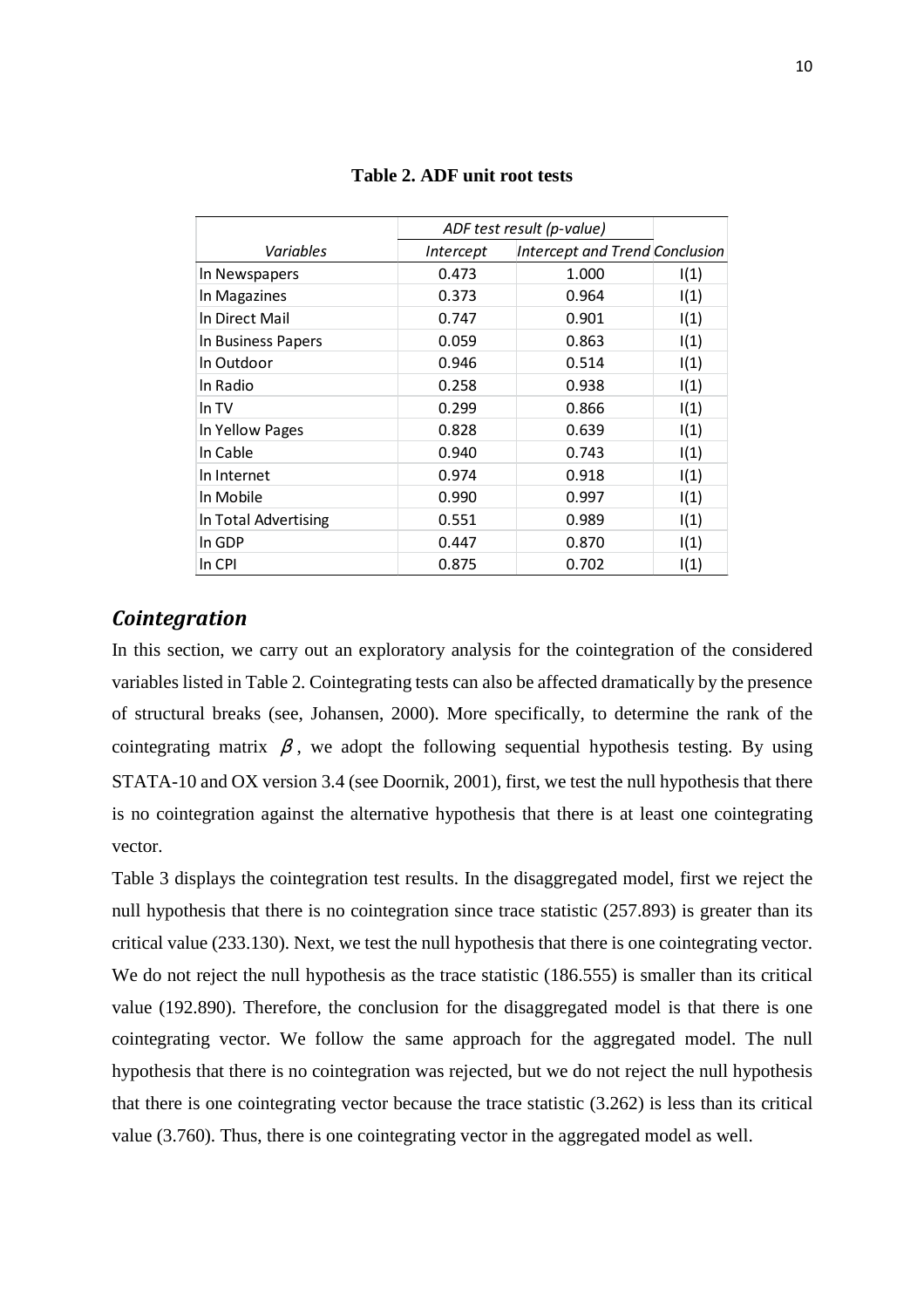|                         | Maximum Rank Log Likelihood Eigenvalue Trace Statistic 5% Critical Value |       |           |         |  |  |
|-------------------------|--------------------------------------------------------------------------|-------|-----------|---------|--|--|
| Disaggregated Model     |                                                                          |       |           |         |  |  |
|                         | 348.146                                                                  |       | 257.893   | 233.130 |  |  |
|                         | 383.815                                                                  | 0.599 | 186.5555* | 192.890 |  |  |
| 2                       | 411.604                                                                  | 0.510 | 130.977   | 156.000 |  |  |
| <b>Aggregated Model</b> |                                                                          |       |           |         |  |  |
|                         | 256.714                                                                  |       | 19.499    | 15.410  |  |  |
|                         | 264.832                                                                  | 0.190 | $3.262*$  | 3.760   |  |  |
| 2                       | 266.463                                                                  | 0.041 |           |         |  |  |

**Table 3. Johansen's cointegration test**

# **Methodology**

To derive empirical generalizations concerning advertising's sensitivity between media and to business cycles, and to test our hypotheses, we carried out a multivariate time series analysis allowing structural breaks associated with new media introductions. In particular, we build two models:

- **Disaggregated model.** Focusing on the structural impact of the new media introductions and the competitive interplay between advertising media, we study the long-run relationship between the logarithms of GDP, CPI, and advertising spending on the different media: newspapers, magazines, direct mail, business papers, outdoor, radio, TV, Yellow Pages, cable, the Internet and mobile. In other words, we consider a time series vector for  $X_t = (\ln GDP_t, \ln CPI_t, \ln m_t^{'} )$  where the column vector  $\ln m_t$  means logarithm of expenditures of different media.
- **Aggregated model**. To study the overall impact of macroeconomic cycles on advertising spending, we consider the aggregated model with structural breaks that provides a synthetic picture of the industry. In particular, we study the three-variate time series for  $Y_t = (\ln GDP_t, \ln CPI_t, \ln TotalAds_t)$  where  $TotalAds_t$  denotes total advertising expenditure.

Inspection of Figure 2 suggests that log-transformed series are integrated of order one, which essentially means that their growth rate is stationary, i.e. stable over time. Moreover, they seem to evolve in parallel driven by common trends according to certain long-term equilibrium defined by a cointegration relationship. This implies that the dynamics of this market can be represented by a refined VECM model. VECM models are standard in the time series literature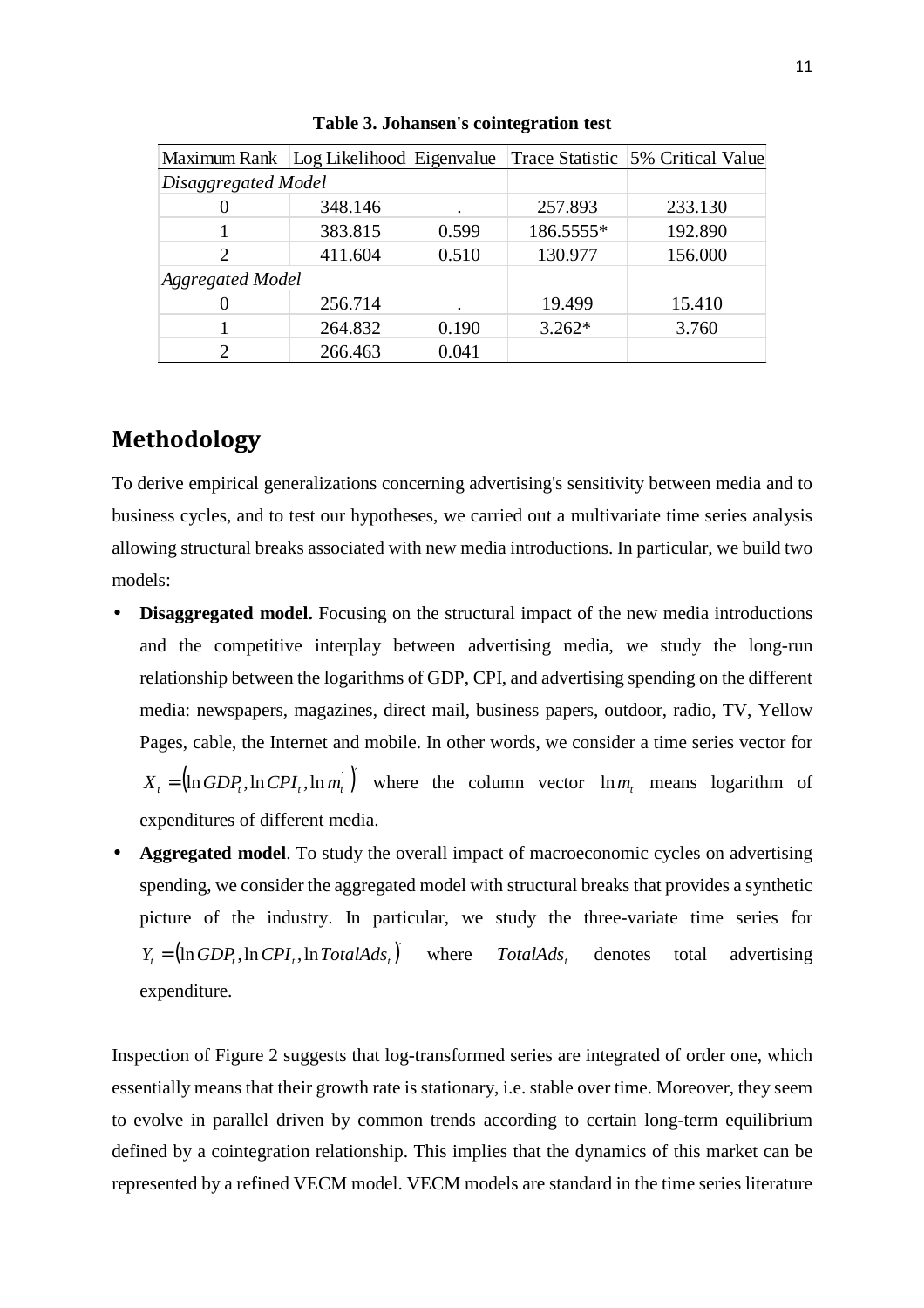and increasingly used in marketing (see Dekimpe et al. 1999). The interesting feature is that the common trend component between these series does not seem to change once the impact of a new introduction wears off. In other words, structural changes seem not to have an impact on the long run equilibrium (the cointegrating vector), but just on the short-term adjustments to the equilibrium (see Figure 2). This implies that the dynamics of this market should be represented by a refined VECM model with structural breaks in the dynamics but keeping the cointegration relationship stable. Ordinary VECM models are standard, but the refinement introducing structural breaks is not so widespread, and we have provided some technical explanations in the appendix for readers who are not familiar with these concepts.

#### *Model*

In the model we account for structural breaks caused by the takeoff of new media in the advertising industry using artificial variables. Let us assume that there are structural changes associated with the introduction of the TV, Yellow Pages, cable, the Internet and mobile media. Let  $T = (T_1, ..., T_k)$  be the media introduction times (here  $k = 5$ ). We consider that the introduction times are deterministic, i.e. they are exogenous and we condition the process upon their value. The introduction of a new media may cause a permanent structural change in the growth rates of incumbent media (intervention analysis). Therefore, if the system grows at an autonomous vector rate  $\gamma$  until the structural breaks occur, and at a different rate after the launch of a new media, then we can consider a deterministic component  $\mu_t = E[X_t]$  given by

$$
\mu_t = \mu_0 + \gamma t + \Phi F_t,
$$

where  $F_t$  is a deterministic vector with *j*-th coordinate max $\{(t-T_j),0\}$  equal to zero for  $t < T_j$  and to  $t - T_j$  for  $t \geq T_j$ , so that  $F_t$  is formed by as permanent shifts starting at new media introductions. The elements of matrix  $\Phi$  explain the cross-effects of all new media introduction on the deterministic component of other media. Then, for  $t \ge 1$ ,

$$
\Delta \mu_t = E[\Delta X_t] = \gamma + \Phi D_t,
$$

where  $D_t$  is a deterministic vector of step functions, such that the  $j-th$  coordinate is defined as  $D_{jt} = I(t \geq T_j)$  where  $I(t \geq T_j)$  is the indicator function taking the value one if  $t \geq T_j$  and zero otherwise. We impose some restrictions on the coefficient matrix  $\Phi$ . It must have a triangular media-structure, as we impose the restrictions that new media introductions in the advertising market do not affect investments on media launched in the distant future.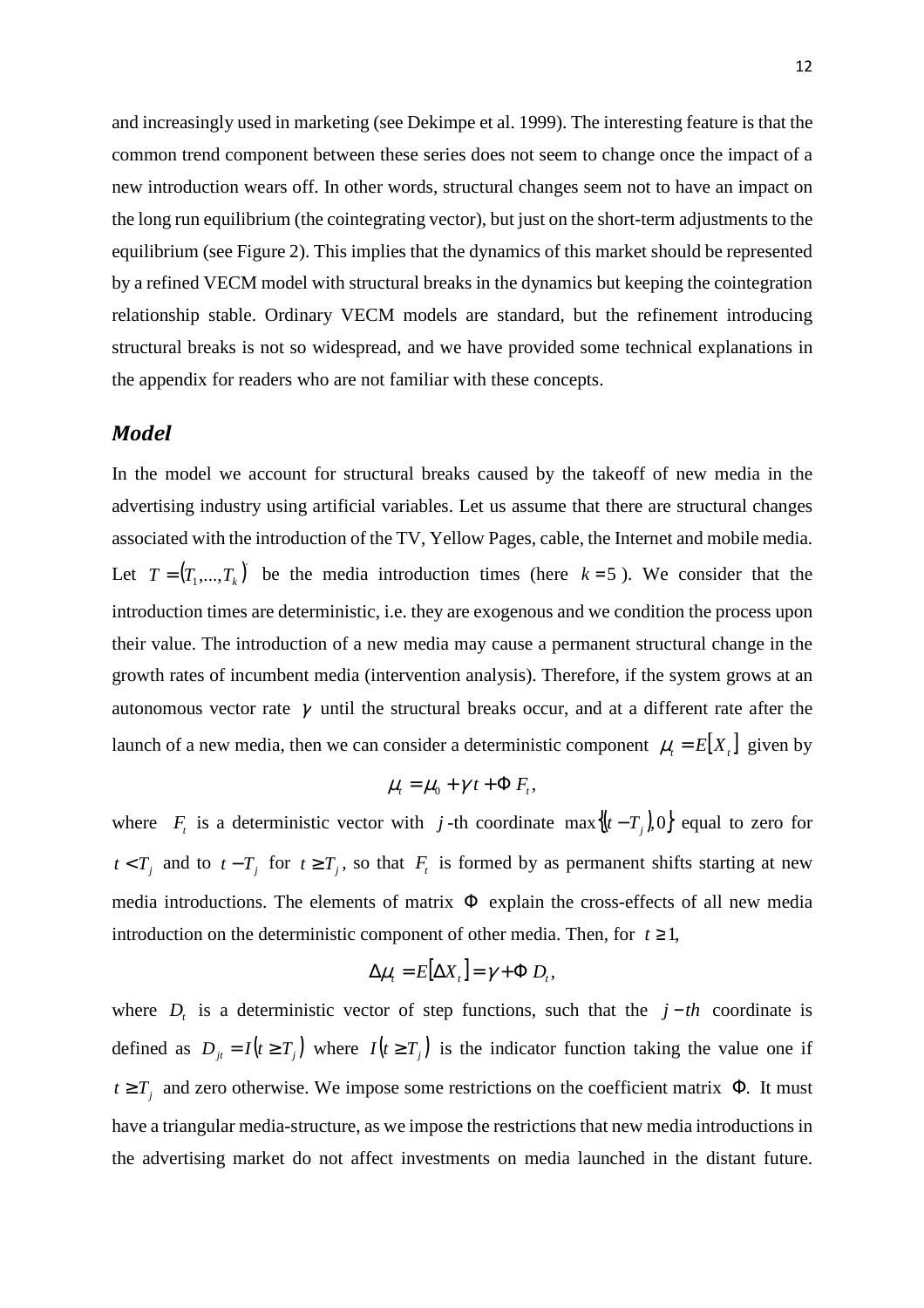Therefore, (i) TV introduction cannot cause any structural change in Yellow Pages since TV enters the market before Yellow Pages, (ii) TV and Yellow Pages cannot cause any structural change in cable series because TV and Yellow Pages enter the market before cable, (iii) TV, Yellow Pages and cable cannot cause any structural change in the Internet as it was launched after all of these media; and (iv) similarly, mobile is not affected by incumbent media.

The VECM representation indicates that the current increment in  $X<sub>t</sub>$  depends on previous deviations from the long-run equilibrium, the effect of deterministic components  $D<sub>t</sub>$ , and previous corrections  $\Delta X_{t-i}$ 

$$
\Delta X_t = \alpha(\beta'X_{t-1}) + \sum_{j=1}^p \Gamma_j \Delta X_{t-j} + (\gamma + \Phi D_t) + \varepsilon_t.
$$
 (1)

We include the deterministic trend in the VECM model as  $E[\Delta X_t] = \gamma$ , based on our preliminary finding from the ADF unit root tests. Now  $\beta$  is the cointegration vector, and  $\beta'(X_t - E[X_t]) = 0$  is a long-term equilibrium relation between the coordinates in the vector *X*<sup>*t*</sup>. The VECM models indicates that the change  $\mathscr{X}_t$  evolves driven by its lags  $\{ \Delta X_{t-1} \}$  with diminishing weights  $\Gamma_j$ , but it is also affected by previous deviation from the equilibrium relationship,  $\beta' X_{t-1}$ , with corrections controlled by the parameters in  $\alpha$ .

The parameters  $(\alpha, \beta, \Gamma_1, ..., \Gamma_p, c, \Phi, \Omega)$  are freely varying, but we have normalized  $\beta$  to estimate the individual coefficients. The cointegrating rank of the last system is usually determined using Johansen's (1988, 1991, 1995) maximum eigenvalue and trace tests. Johansen also considers the maximum likelihood estimators of the full model and the asymptotic distribution (for details, the reader is referred to Johansen et al. 2000 and Hungnes 2010). Pesaran et al. (2000) extend these ideas about deterministic components  $\mu_t$  to models with exogenous process. Our model is estimated by maximum likelihood method using OX version 3.4 and GRaM (see Hungnes, 2005). We run the models up to four lags and compute the AIC and SIC criteria. Both information criteria suggest using one lag in the final analysis. Hence, to capture the short-term dynamics towards the identified long-term equilibrium, we estimate the VECM model with  $r = 1$  (one cointegrating vector) and  $p = 1$ .

## *Interpretation of coefficients*

Using the estimated  $\beta'$ s, we can quantify the long-term sensitivity of advertising spending between media and to the state of the economy. Notice that the series in the vector  $X_t$  are all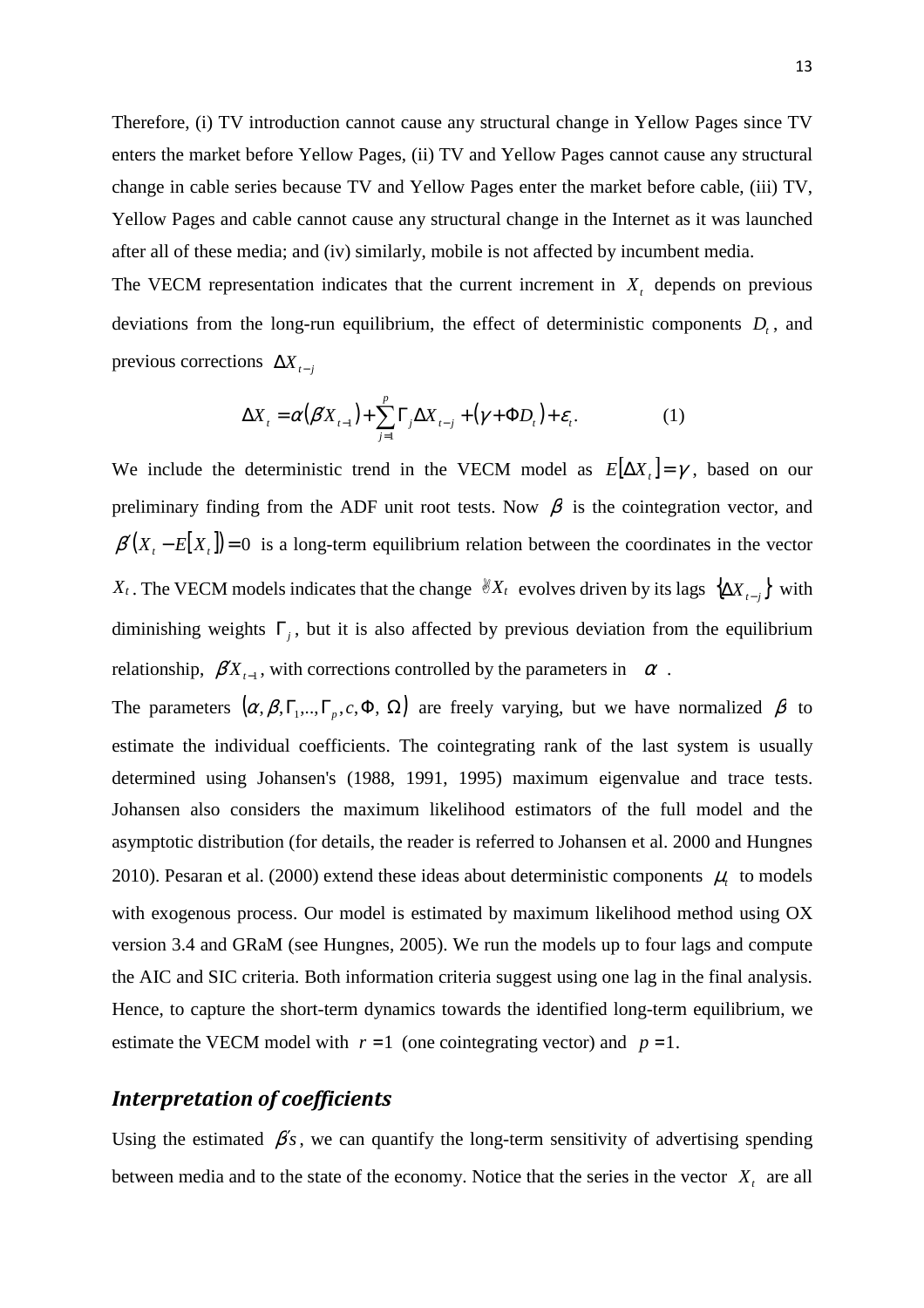in logarithms. Let us denote by  $Z_t$  the original series, and  $X_t = \ln Z_t$ . If we differentiate the equilibrium  $\beta' \ln Z = 0$ , and we denote by k the number of variables we obtain that:

$$
\beta_i \frac{d \ln Z_1}{dZ_1} + \dots + \beta_k \frac{d \ln Z_k}{dZ_k} = 0
$$

If we vary two components  $i, j$  and set all the other variations to zero, then the cross elasticity between a pair of media becomes

$$
\eta_{ij} = \frac{d \ln Z_i / dZ_i}{d \ln Z_j / dZ_j} = -\frac{\beta_i}{\beta_j}
$$

where  $\eta_{ii}$  refers to the elasticity of media *i* expenditure with respect to that of media *j*. Note that the elasticities of each medium *i* with respect to the GDP is simply  $-\beta$ <sub>*i*</sub>, because of normalization  $\beta_{GDP} = 1$ . The parameter  $\eta_{ij}$  is interpreted as an 1% increase of expending in media *i* results in  $\mathfrak{B}^{\otimes}$  increase in media *j* in the long run equilibria. The reverse elasticity is  $\eta_{ii} = 1/\eta_{ii}$ . This is a measure of how one media substitutes another in the long run equilibrium. If  $\eta_{ij} > 0$  both media are complementary in the long run, if  $\eta_{ij} < 0$  then *i* and *j* are substitutive media. Notice that when there are deterministic components, the elasticity interpretation applies to the stochastic deviations from the trends and or structural changes. The elasticities must not be interpreted from a causal perspective, rather as association relationships.

#### *Correcting for inflation*

Monetary time series are typically deflated by dividing its values by that of an overall price index series; in this study we use the CPI. Deflated variables are described as "real" and the original ones as "nominal". In this section we analyze the data adjusting from inflation. We argue that for a log-linear model, one can equivalently introduce the price index as an additional regressor. If the deflated series are cointegrated, the long term equilibrium in real terms is given by

$$
\ln\left(\frac{GDP_t}{CPI_t}\right) + \beta_1 \ln\left(\frac{A_{1t}}{CPI_t}\right) + ... + \beta_k \ln\left(\frac{A_{kt}}{CPI_t}\right)
$$

(where the coefficient of deflated GDP is normalized to one) is equivalent to the relationship

$$
\ln GDP_t + \beta_1 \ln A_{1t} + \ldots + \beta_k \ln A_{kt} + \beta_\pi \ln CPL_t
$$

when  $\beta_{\pi} = -(1 + \beta_1 + ... + \beta_k)$ , so that instead of deflating we can use nominal variables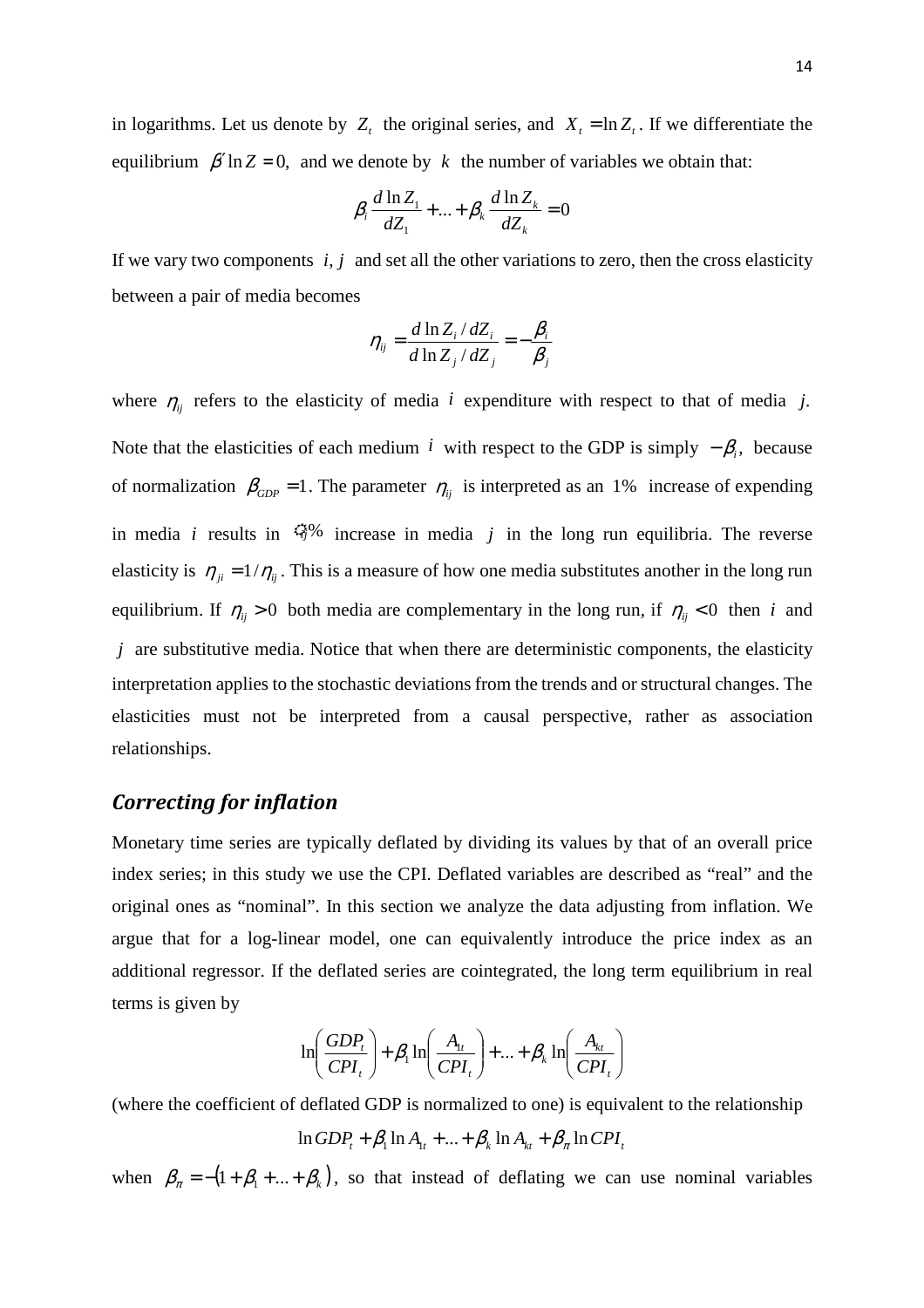together with CPI all in logarithms. But it is preferable not to enforce the over-identifying condition that the cointegration coefficients add one. Inflation is a complex phenomenon, and the stochastic co-trends between CPI and nominal advertising expenditure can vary across media, so that it is more flexible to allow for a free coefficient  $\beta_{\pi}$  Therefore, we build a VECM considering directly a cointegration relationship in  $(\ln GDP_t, \ln CPL_t, \ln A_t, ..., \ln A_t)$ , just with the normalization constraint that GDP has unit coefficient. By introducing the logarithm of CPI in the nominal model, we change the interpretation of the ratios  $\eta_{ij} = -\beta_i/\beta_j$ which can be directly interpreted as long term crossed-elasticities ceteris paribus with respect to  $ln CPI_t$ , so that we are evaluating real effects cleaned from price index variations. The technique of introducing a regressor to correct in variations from third variables is very common (e.g., it is applied in hedonic regressions). Another advantage of our approach is that we can compute the elasticity of advertising in a media  $A_{kt}$  with respect to the CPI as a ratio  $-\beta_k/\beta_{\pi}$ . In this approach, the structural change coefficients reporting changes in  $E[\Delta \ln A_{kt}]$ or  $E[\Delta \ln GDP_t]$  caused by new media introductions are all computed in nominal terms, but now we also have the effect of media introductions on  $E[\Delta \ln CPI_{\alpha}]$ . Therefore, we can obtain the structural changes in real terms by subtracting both effects, since

$$
E\left[\Delta \ln \left(\frac{A_{kt}}{CPI_t}\right)\right] = E\left[\Delta \ln A_{kt}\right] - E\left[\Delta \ln CPI_t\right],
$$

We follow a similar approach in the aggregated model. To correct for inflation, instead of the cointegration relationship

$$
\ln\left(\frac{GDP_t}{CPI_t}\right) + \beta_{TA} \ln\left(\frac{TotalA_t}{CPI_t}\right),\,
$$

we consider the equivalent expression  $\ln GDP_t + \beta_{TA} \ln(TotalA_t) + \beta_{A} \ln CPL_t$  (without imposing the constraint  $\beta_{\pi} = -(1 + \beta_{TA})$ , for the same reasons as in the disaggregated model).

# **Disaggregated model with structural breaks**

Central questions about the introduction of a new medium are whether (i) it captures audience from incumbent media so that advertising expenditures are redirected from older media towards the new one; or, (ii) it satisfies users' complementary needs with respect to old media, and new media is making a positive impact in the ability of old media to attract advertising spending. In this section, we study which of these two possibilities hold for each considered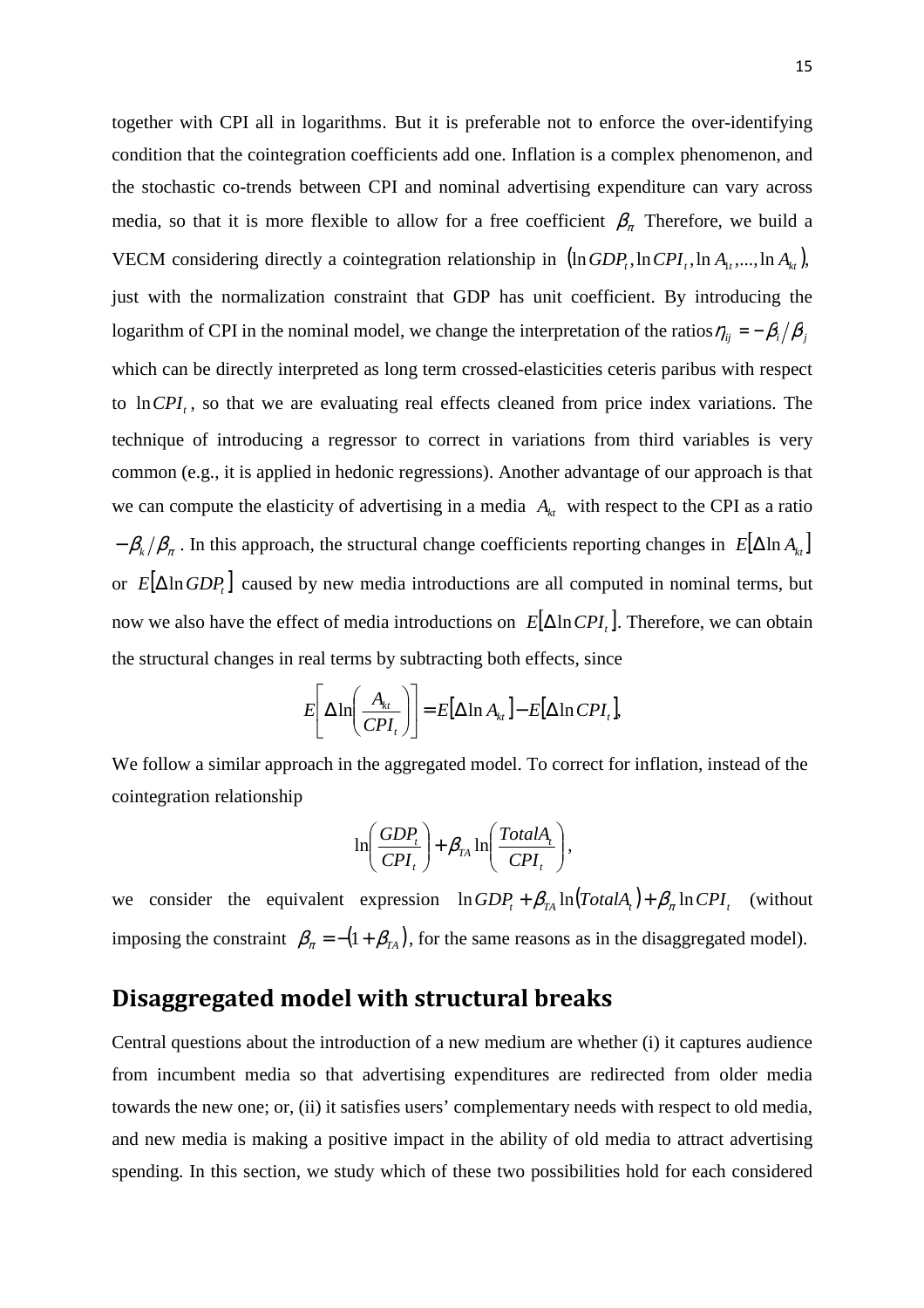media. Addressing this question is not trivial. We have found that there are two different components. New media introductions can have a systematic effect on deterministic (mean) trends of previously established media (this structural change is captured by dummy coefficients) and there the stochastic trends which may change direction unpredictably, but obey a long run equilibrium (cointegration relationship). Stochastic advertising trends in all media tend to keep this balance in the long term, imposing a stable type of contemporaneous elasticity across advertising expenditure of different media.

#### **The structural impact of the new media introductions**

As different media entered the market at different points in time, we should consider structural breaks for the whole system. In other words, whenever a new media starts to be exploited by the advertising industry, its structural impact should be taken into account for the entire industry. As discussed earlier, persistence and cointegration tests can be dramatically affected by the presence of structural breaks. Structural breaks typically have little effect on the size of the usual cointegration tests, but they affect the power of the tests. There is a significant amount of literature that focuses on cointegration under known or unknown structural breaks. Maximum likelihood procedures have greater power than the Dickey-Fuller based cointegration tests (see Johansen 1991, 1994). The Johansen test requires modeling the break, but this is less restrictive in our context because the break time is observed. Next, we follow the Johansen (1991, 1994) framework to estimate the impact of new media introductions on advertising dynamics (see the appendix for a short introduction).

When introducing a new medium, there is an immediate direct effect in the expected logarithmic growth rates of the incumbent media nominal advertising, nominal GDP and CPI. These "introduction" effects are quantified by the estimates of the coefficients of the matrix Φ (rows in this matrix refer to media introductions, columns to affected variables).

Table 4 reports that, most media introductions make a statistically significant impact on the nominal growth rate of the nominal GDP (the exceptions are TV which was non-significant, and cable with a negative impact), and negative on the CPI (the only exception is Yellow Pages) probably because new media helped to increased competition through advertising and this in turn helped to reduce prices growth rates. Subtracting the first two columns, one obtains the effect on real GDP which are positive, except for cable. The structural changes in the advertising industry are also clear. The introduction of TV had a negative small impact over all media, this change is statistically significant in all cases except for direct mail. The entrance of Yellow Pages caused a positive small impact on all media (but in a few cases it is not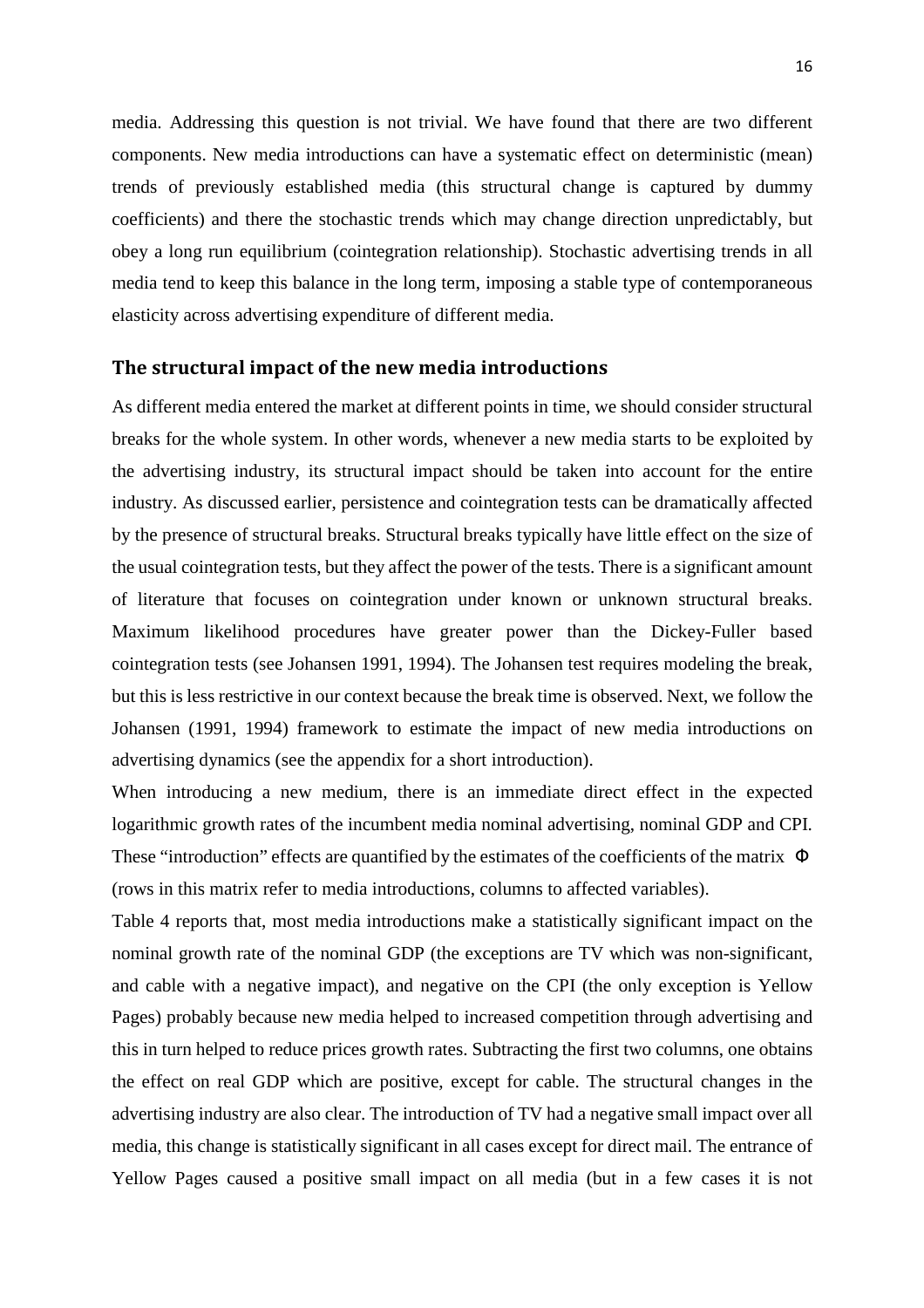significant). By contrast, Cable had a negative effect on all incumbents, moderate on yelow pages (-1.072), TV (-0.999) and small in all others. The Internet takeoff had a strong negative impact on Yellows Pages (-1.146) and a smaller negative impact on all the others (the effect on newspapers is -0.411). The takeoff of mobile has had a small effect on all previous media, and more significant on the print media. Since little time has passed after the mobile takeoff, future research may perhaps review this result adding more data.

| Introduction\ $\Delta$ log of                                                                                                                            | GDP         | CPI         |             |             |             | Newspapers Magazines Direct Mail Business Paper | <b>Outdoor</b> | Radio                   | TV          | <b>Yellow Pages</b> | Cable    | Internet |
|----------------------------------------------------------------------------------------------------------------------------------------------------------|-------------|-------------|-------------|-------------|-------------|-------------------------------------------------|----------------|-------------------------|-------------|---------------------|----------|----------|
| TV                                                                                                                                                       | 0.013       | $-0.012**$  | $-0.032**$  | $-0.036***$ | $-0.011$    | $-0.031**$                                      | $-0.104***$    | $-0.044***$             | 0.000       | 0.000               | 0.000    | 0.000    |
| <b>Yellow Pages</b>                                                                                                                                      | $0.053***$  | $0.047***$  | $0.100***$  | $0.104***$  | $0.109***$  | $0.073**$                                       | $0.137***$     | $0.115***$              | 0.054       | 0.000               | 0.000    | 0.000    |
| Cable                                                                                                                                                    | $-0.337***$ | $-0.269***$ | $-0.542***$ | $-0.517***$ | $-0.469***$ | $-0.467***$                                     |                | $-0.781***$ $-0.549***$ | $-0.996***$ | $-1.072***$         | 0.000    | 0.000    |
| Internet                                                                                                                                                 | $0.213***$  | $-0.179***$ | $-0.411***$ | $-0.341***$ | $-0.351***$ | $-0.342***$                                     |                | $-0.478***$ $-0.398***$ | $-0.720***$ | $-1.146***$         | $-0.006$ | 0.000    |
| $-0.170***$<br>$-0.209***$<br>Mobile<br>$-0.083***$<br>$0.094**$<br>$-0.147**$<br>$-0.282**$<br>$-0.089$<br>$-0.116$<br>$-0.124$<br>$-0.272$<br>$-0.455$ |             |             |             |             |             |                                                 |                |                         | $-0.371$    |                     |          |          |
| Note: *** and ** signs imply that the associated coefficient is significant at 1% and 5% level. respectively.                                            |             |             |             |             |             |                                                 |                |                         |             |                     |          |          |

**Table 4. The estimates of media introduction dummy coefficient**

#### **The competitive interplay between advertising media**

In this section, we examine fluctuations around the deterministic trends for all the considered variables. Due to the cointegration relationship, fluctuations tend to correct themselves to satisfy a long-term equilibrium, which determine underlying cross-elasticities ( $\eta_{ij}$ ) for all the considered variables. As lnCPI is included in the model, all elasticities are computed in a ceteris paribus context with respect to inflation, i.e. they have the interpretation of real effects. These elasticities have an association interpretation, not causality. We report these values in Table 5.

In particular the first column of Table 5 shows the general deviation of each media (in rows) with respect to its baseline (deterministic trend) in percentage, when the GDP deviates a 1% from its baseline trend. An expansion of the GDP is positive for all printed media (newspapers, magazine, business papers). In particular, it is stronger in newspapers (2.75%) meaning that newspapers suffer intensively when there are GDP contractions of several percentage points as in the big depression. A 1% GDP expansion has a negative effect on direct mail (-3.12%) and outdoor (-1.36%). A 1% GDP expansion has a positive effect on CPI (3.62%) meaning that more intensive activity generates more inflation. The second column in Table 5 shows the impact of a 1% increase of CPI beyond the deterministic component over each media, most effects are relatively small.

If we consider the columns associated to the different media, each column shows the effect of a 1% baseline-deviation in that media over each of the media listed in rows (in real terms, as elasticities are computed ceteris paribus with respect to prices). Magazines is a substitute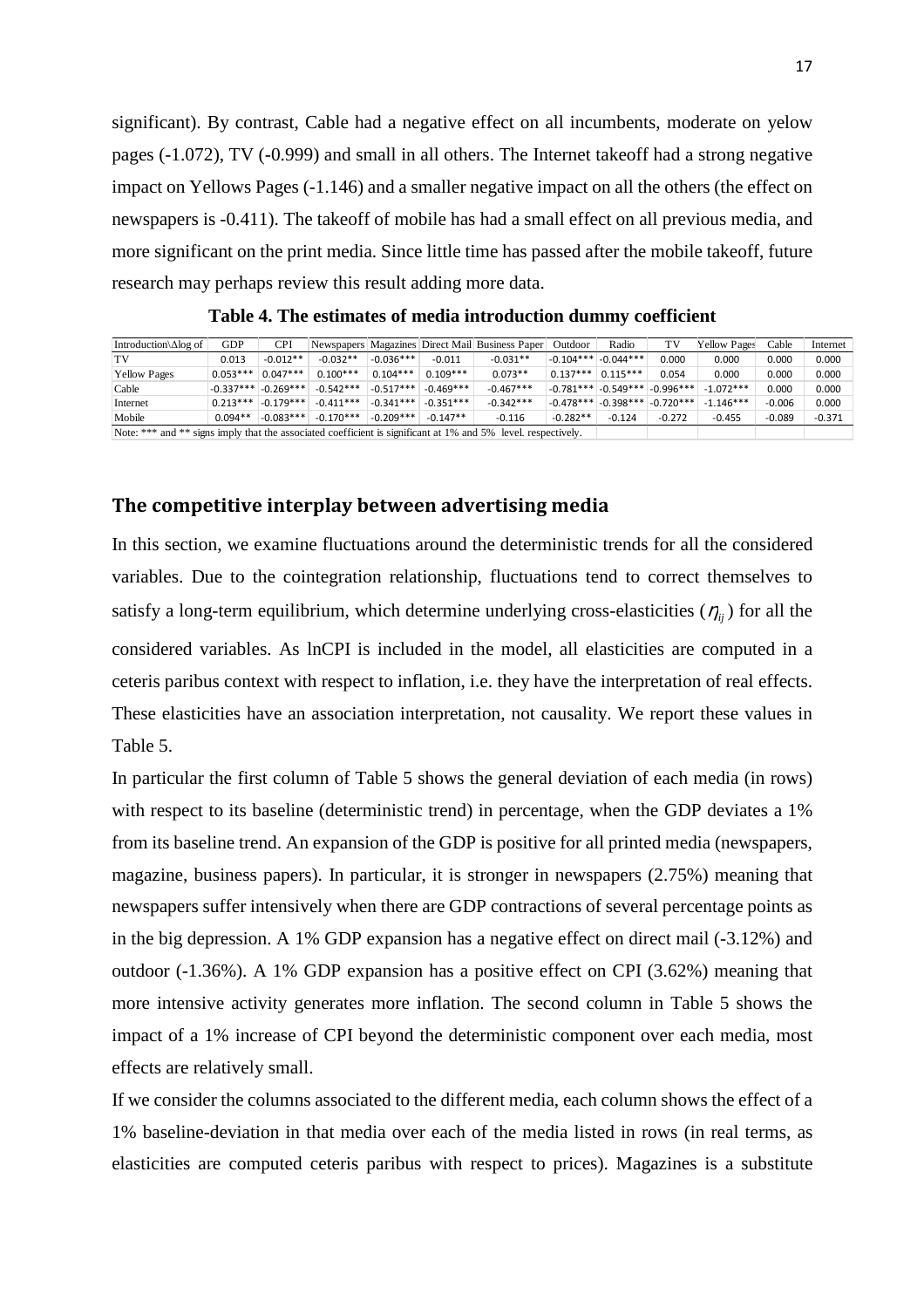media with respect to newspapers (-16.34 %), has a positive impact on direct mail (18.57 %), and outdoor (8.09 %). Also business papers have a negative impact on newspapers (-3.51 %), and a positive on direct mail (3.99%). By contrast, outdoor has a positive impact on newspapers (2.02%) and a negative on direct mail (-2.3%). Radio is negatively related to newspapers (-4.82%) and positively to direct mail (5.48) and outdoor (2.39). TV is positively related to newspapers (7.02%) and negatively to direct mail (-7.97%). Yelow Pages has a positive effect on newspapers (8.81%) and a strong negative effect on direct mail (-10.02%) and moderate effect on outdoor (-4.36%). Cable has a moderate negative effect on newspapers (-3.30%). The Internet is an advertising channel substitute for newspapers, a 1% positive baseline-deviation will reduce that of newspapers in a 4.53%. But the Internet has a positive effect on direct mail (5.15%) and outdoor (2.24%). Mobile has a strong negative effect on newspapers (-12.57%, even larger than the Internet), and a positive effect on direct mail (14.29%) and outdoor (6.22%). The effect of mobile on Internet is moderate and negative (-2.77%). But the effects of mobile have to be considered with some caution. Mobile introduction is too recent, and the estimators are computed from a relatively small number of observations, so that the estimations for mobile elasticities are somewhat tentative. Notice that most media, especially digital media (Cable, Internet, and mobile) have a positive impact on the GDP, but TV and Yellow pages are negatively associated.

|                        | GDP     | CPI     | <b>Newspaper</b> | Magazines |         | Direct Mail Business Papers | Outdoor | Radio   | TV      | <b>Yellow Pages</b> | Cable   | Internet     | Mobile       |
|------------------------|---------|---------|------------------|-----------|---------|-----------------------------|---------|---------|---------|---------------------|---------|--------------|--------------|
| GDP                    |         | 0.28    | 0.36             | 5.95      | $-0.32$ | 1.28                        | $-0.74$ | 1.76    | $-2.55$ | $-3.21$             | 1.20    | 1.65         | 4.58         |
| CPI                    | 3.62    |         | $-1.32$          | $-21.56$  | 1.16    | $-4.63$                     | 2.67    | $-6.36$ | 9.26    | 11.63               | $-4.35$ | $-5.98$      | $-16.59$     |
| Newspaper              | 2.75    | $-0.76$ |                  | $-16.34$  | 0.88    | $-3.51$                     | 2.02    | $-4.82$ | 7.02    | 8.81                | $-3.30$ | $-4.53$      | $-12.57$     |
| Magazines              | 0.17    | $-0.05$ | $-0.06$          |           | 0.05    | $-0.21$                     | 0.12    | $-0.30$ | 0.43    | 0.54                | $-0.20$ | $-0.28$      | $-0.77$      |
| Direct Mail            | $-3.12$ | 0.86    | 1.14             | 18.57     |         | 3.99                        | $-2.30$ | 5.48    | $-7.97$ | $-10.02$            | 3.75    | 5.15         | 14.29        |
| <b>Business Papers</b> | 0.78    | $-0.22$ | $-0.28$          | $-4.65$   | 0.25    |                             | 0.58    | $-1.37$ | 2.00    | 2.51                | $-0.94$ | $-1.29$      | $-3.58$      |
| Outdoor                | $-1.36$ | 0.38    | 0.49             | 8.09      | $-0.44$ | 1.74                        |         | 2.39    | $-3.47$ | $-4.36$             | 1.63    | 2.24         | 6.22         |
| Radio                  | 0.57    | $-0.16$ | $-0.21$          | $-3.39$   | 0.18    | $-0.73$                     | 0.42    | 1       | 1.45    | 1.83                | $-0.68$ | $-0.94$      | $-2.61$      |
| <b>TV</b>              | $-0.39$ | 0.11    | 0.14             | 2.33      | $-0.13$ | 0.50                        | $-0.29$ | 0.69    |         | $-1.26$             | 0.47    | 0.65         | 1.79         |
| <b>Yellow Pages</b>    | $-0.31$ | 0.09    | 0.11             | 1.85      | $-0.10$ | 0.40                        | $-0.23$ | 0.55    | $-0.80$ |                     | 0.37    | 0.51         | 1.43         |
| Cable                  | 0.83    | $-0.23$ | $-0.30$          | $-4.95$   | 0.27    | $-1.06$                     | 0.61    | $-1.46$ | 2.13    | 2.67                |         | $-1.37$      | $-3.81$      |
| Internet               | 0.61    | $-0.17$ | $-0.22$          | $-3.61$   | 0.19    | $-0.77$                     | 0.45    | $-1.06$ | 1.55    | 1.94                | $-0.73$ | $\mathbf{1}$ | $-2.77$      |
| Mobile                 | 0.22    | $-0.06$ | $-0.08$          | $-1.30$   | 0.07    | $-0.28$                     | 0.16    | $-0.38$ | 0.56    | 0.70                | $-0.26$ | $-0.36$      | $\mathbf{1}$ |

**Table 5. Cross-elasticities of all media, GDP and CPI** 

We also check the actual versus predicted series pertaining to the disaggregated model. As can be seen from Figure 3, our model our model predictions fit the data well.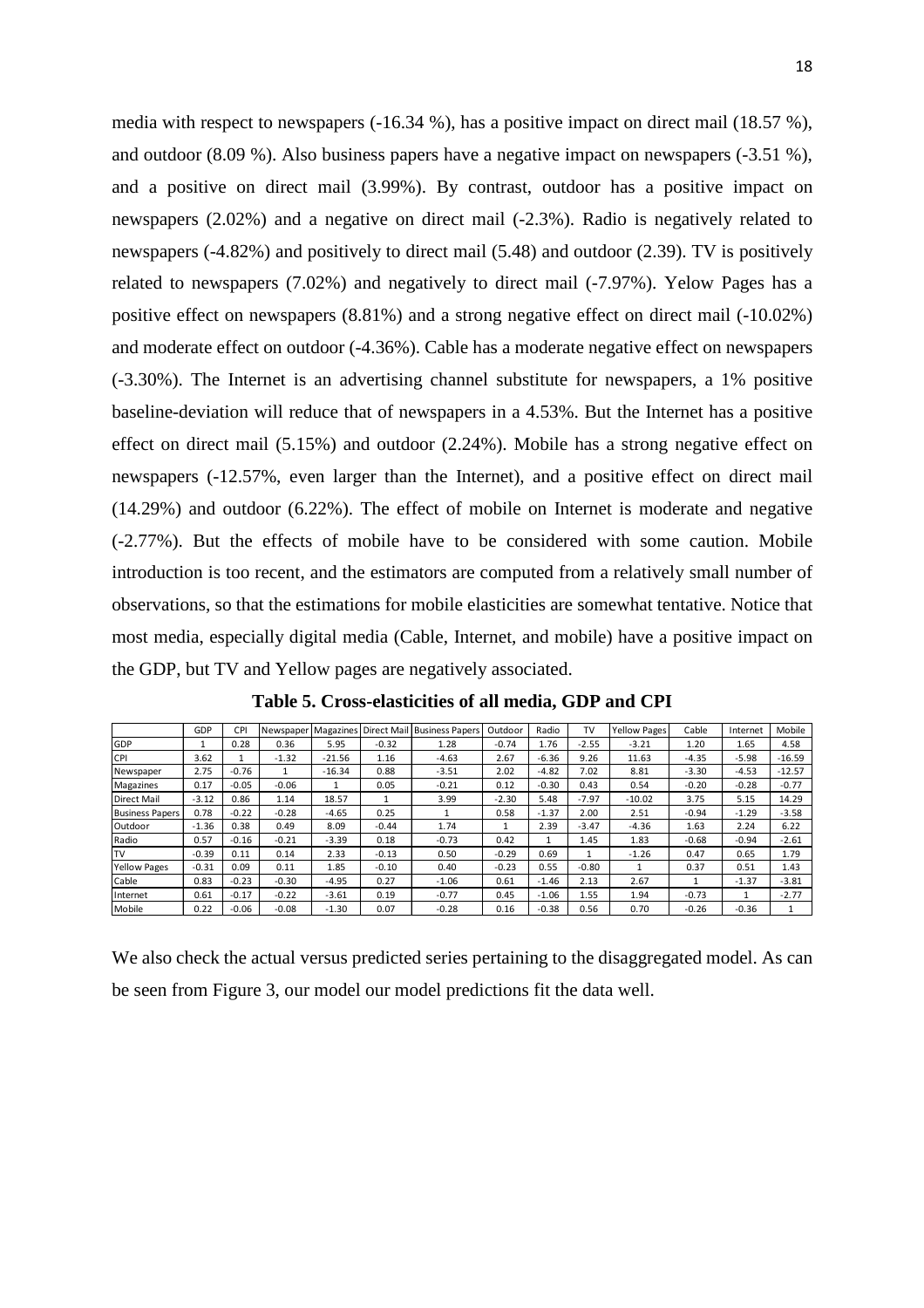

#### **Figure 3: Model fit (actual versus predicted)**

# **Aggregated model with structural breaks**

To study the impact of economic developments and macroeconomic cycles on the advertising industry, we consider the aggregated model with structural breaks. In particular, we model the total advertising expenditure (Total Ads), CPI and GDP, all in logarithm. We also include the structural break dummies to see whether or not the new media affected the structure of the overall budget.

Our results show that none of the structural dummies are significant. In the aggregated model, our focus is given on the estimated cointegrating vector  $\beta$  to examine whether the total advertising spending and GDP moves in the same direction in the long run. The estimated  $\beta$ in Table 6 shows us the long-term elasticity since both variables are expressed in logarithm. As with the disaggregated model, the coefficient of Ln GDP is normalized to one. Thus, the long run elasticity of the total advertising spending with respect to GDP shows that an  $1\%$ expansion of the GDP will result in a 2.074% deviation of Total Ads with respect to its baseline in real terms. This finding suggests the evidence of a procyclical advertising spending in the U.S when the structural impact of the media introductions is considered. Furthermore, our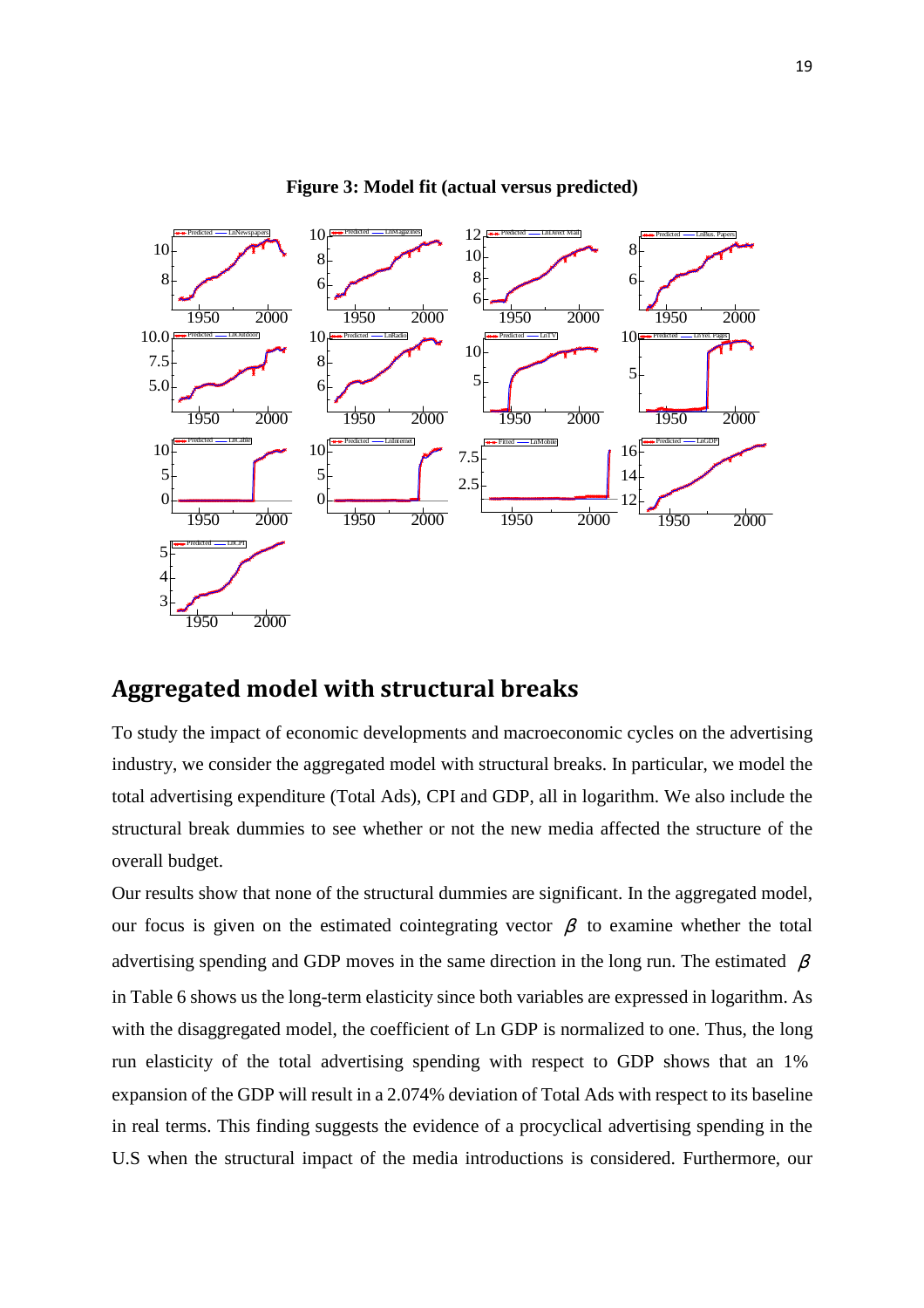result is in line with the literature that reports a positive relationship between the total advertising and the economy (see Jones 1985, Callahan 1986). When the ln CPI is not included in this model, the elasticity of Total Ads with respect to the GDP is 1.6597%. This is a nominal impact, and it is similar to the 1.4 elasticity reported by Deleersnyder et al. (2009).

**Table 6. Estimated cointegration parameters β (Aggregated Model)**

| lln GDP       | 1.000    |
|---------------|----------|
| In Total Advs | $-2.074$ |
| lln CPI       | 1.9452   |

Figure 4 shows the actual versus predicted series of the aggregated model. The plots demonstrate that our model predictions adjust the data quite well.



#### **Figure 4. Model fit (actual versus predicted)**

We have also estimated the aggregated model including the natural logarithm of labor in the VECM. In this model, the elasticity of labor force with respect to the GDP is -0.096%, meaning that a 1% of GDP expansion from its baseline is generally associated to a small reduction of labor with respect to its baseline, due to a substitution pattern of labor by capital factors. The elasticity of total advertising with respect to GDP is now 2.10% (ceteris paribus with respect to labor), larger than the 2.074% obtained when we do not control for labor variations. But the model with labor has a difficult interpretation in the dissagregated model.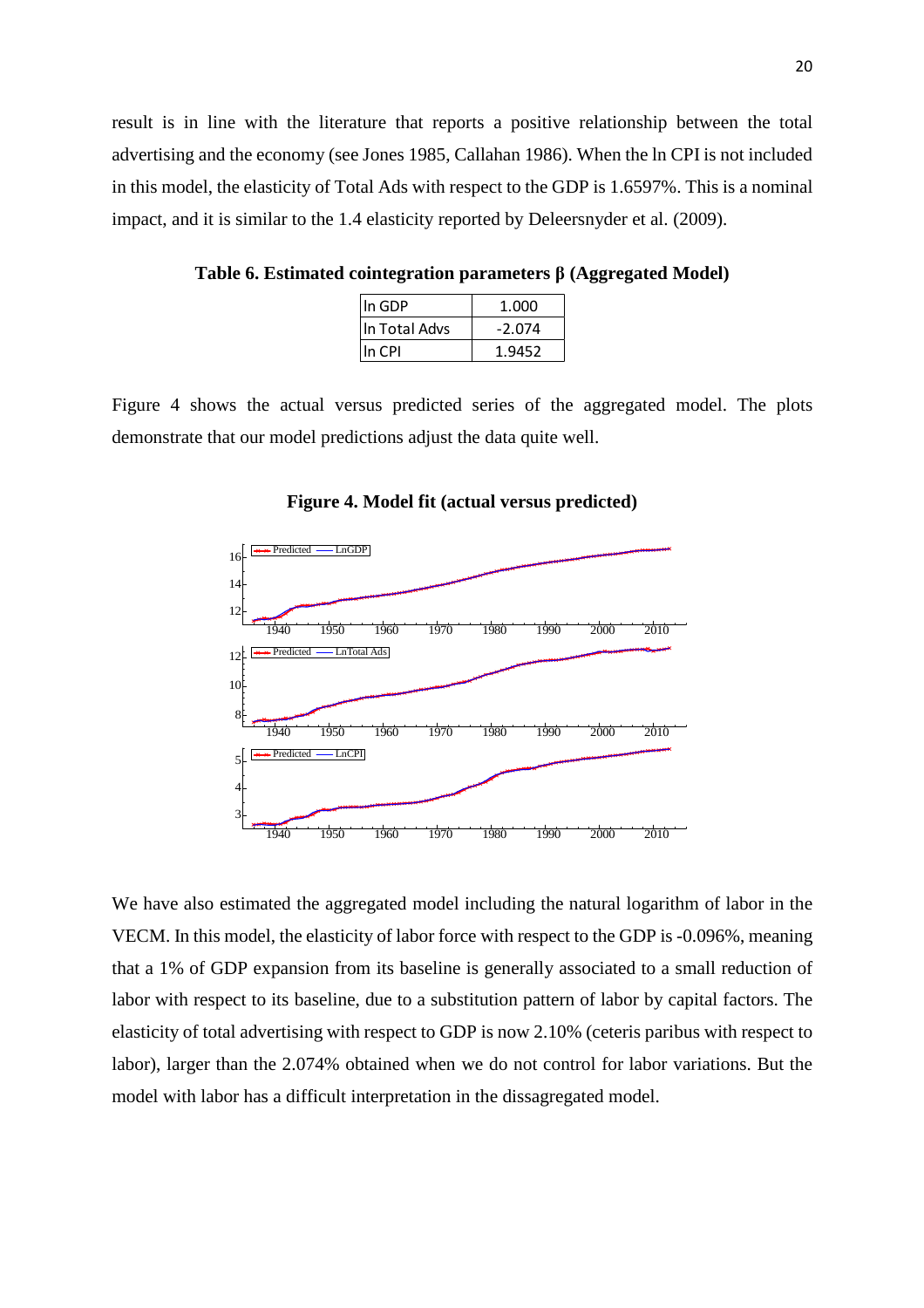# **Discussion and Conclusions**

Technological advancements in communication media have been having a profound impact on the advertising industry. The results of our analysis show that new media entries cause a structural break in the deterministic components of incumbent media. In addition, we observe a stable effect in random deviations from the baseline which evolve following a self-correcting mechanism to keep a long-term equilibrium where we can find substitution and complementarity patterns. For example, our results show that the Internet takeoff reduced moderately the baseline logarithmic growth rate of direct mail; indicating a systematic shift in advertising expenditure from direct mail towards the Internet. However, the elasticity of direct mail with respect to the Internet is positive, meaning that random departures from the baseline are shared by both media in the same direction. Internet takeoff reduced the baseline logarithmic growth rate of advertising expenditure for all the printed media, and the elasticity of printed media with respect to the Internet is negative. But, we observe some heterogeneity, i.e. newspapers' cross-elasticity is much bigger in absolute terms than that of magazines.

To measure all of these effects, we need a rich model capable of managing permanent shits and the equilibrium of stochastic fluctuations. We are able to address this problem in a more conclusive way than previous research because we study a large historical database of a key country in the development of communication technologies and advertising industry, and we use a sound methodology using a VECM model that allows for multiple structural breaks due to new media entries. In all models, we introduce CPI to control for inflation. Based on the patterns observed after the introduction of quite old and fairly new technological advances, we conclude that the introduction of new media generally has a negative permanent impact on the growth rates of advertising spending through incumbent media (just in few cases the impact is positive). But, the cross-elasticities can show a wider variety of patterns, depending on the type of audience reached by each media.

Our study also helps to quantify the challenged that mobile is posing on the Internet channels. The recent takeoff in mobile advertising has moderatly reduced the growth rate of the Internet advertising spending baseline. In adition, mobile advertising expansions from the baseline damages Internet media advertisers due to the negative cross-elasticity. There has been a debate about the extent to which mobile advertising means a threat to other digital media. Mobile devices have potential to connect individually targeted advertising with location, making a substantial business impact. The US mobile operator Verizon is about to acquire the online advertising platform AOL for \$4.4bn (subject to regulatory approval) to accelerate the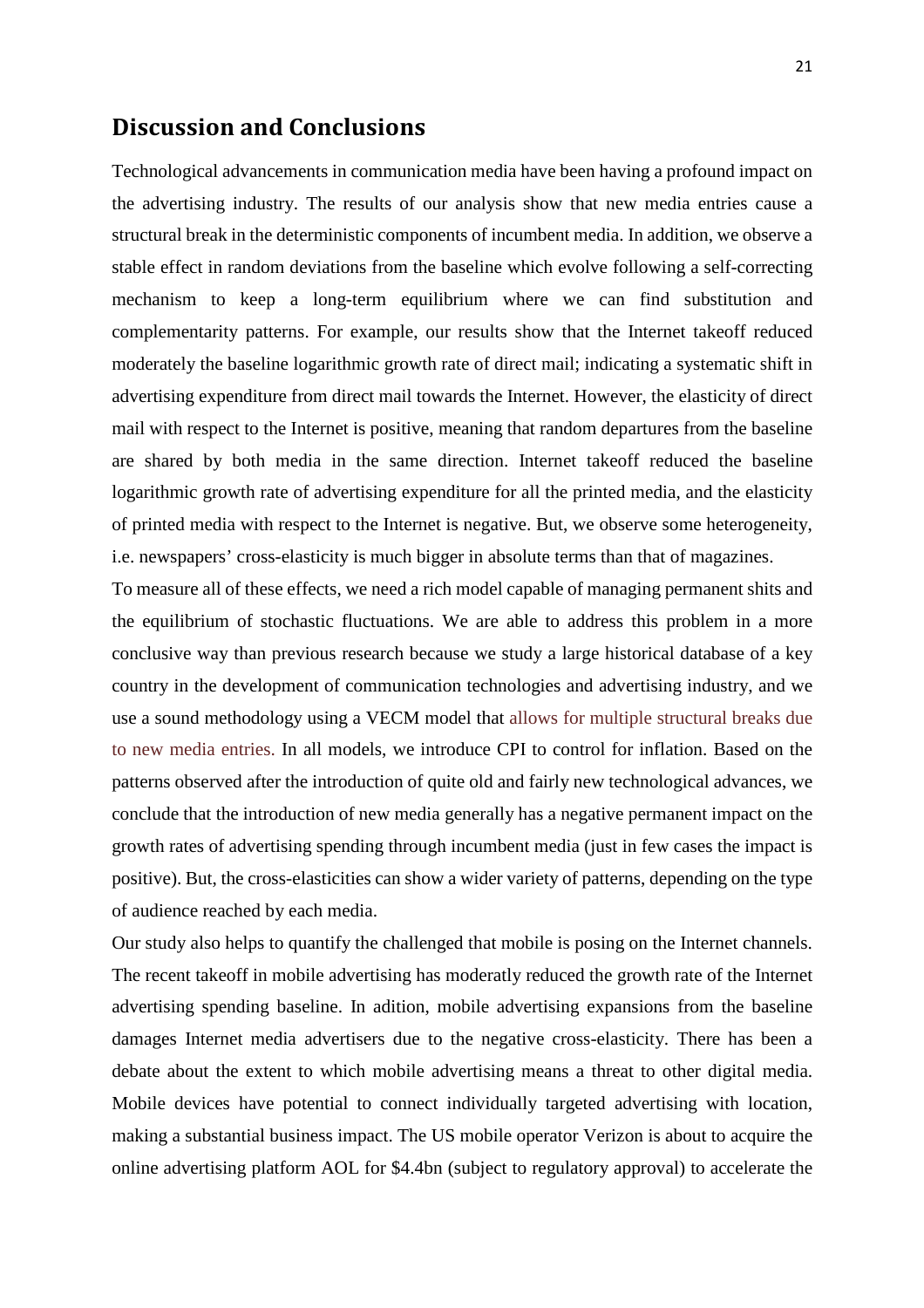transformation. Mobile has also shifted printed media mean trends, but the stronger substitutive effect is over newspapers. A limitation in our data is that the mobile series is too short for a final analysis, as the takeoff of mobile media in the advertising industry is relatively recent. Mobile data limitations do not affect other parameters in the model. We have conducted all the analyses with and without the mobile series (using just an exogenous structural change dummy to account for its introduction), and there are not noticeable changes in results related to other variables. Therefore, we decided to keep mobile in order to compute cross-elasticities for mobile ads. But, the coefficients associated to mobile are somewhat tentative, and with more data, the estimations of these elasticities may vary.

With respect to the long term relationship between each advertising media and economy, we found that the total advertising moves in the same direction as GDP; i.e. it is pro-cyclical, which is in line with related literature (Jones 1985), Callahan 1986), and Deleersnyder et al. 2009). Correcting for inflation, the cross-elasticity is close to, but slightly larger than the estimations in nominal terms from previous studies.

## **References**

 Andras, T. L., and Srinivasan, S. S. (2003), "Advertising intensity and R&D intensity: Differences across industries and their impact on firm's performance," International Journal of Business and Economics, 2(2), 167--176.

 Banerjee, A., J. J. Dolado, J. W. Galbraith and D. F. Hendry (1993), Co-integration, error-correction, and the econometric analysis of non-stationary data, Advanced Textbooks in Econometrics. Oxford University Press, Oxford, UK.

 Barnes, S.J., Mattsson J. and Hartley N. (2015), "Assessing the value of real-life brands in Virtual Worlds," Technological Forecasting & Social Change, 92, 12-24.

 Barwise, P. and Styler, A. (2002, 2003), "Marketing expenditure trends," London, UK7 London Business School/Havas Marketing Report, Retrieved from: http://faculty.london.edu/pbarwise/reportsandmonographs.htm.

 Box, G.E.P. and G.C. Tiao (1977), "A Canonical Analysis of Multiple Time Series," Biometrika, 64, 355--365.

 Bucklin, Randolph E., Oliver Rutz, and Michael Trusov (2009), "Metrics for the New Internet Marketing Communications Mix," in Malhotra, Naresh (ed.), Review of Marketing Research (Volume 5), M.E. Sharpe, 173-192.

 Callahan, F. X. (1986), "Advertising and economic development," International Journal of Advertising, 5(3), 215--224.

Campos, Julia, Neil R. Ericsson and David F. Hendry (1996), "Cointegration Tests in the Presence of Structural Breaks," Journal of Econometrics, 70(1), 187-220.

 Chowdhury, A.R. (1994), "Advertising expenditures and the macro-economy: Some new evidence," International Journal of Advertising, 13, 1-14.

 Dekimpe, M. and D.M. Hanssens (1999), "Sustained Spending and Persistent Response: A New Look at Long-term Marketing Profitability," Journal of Marketing Research, November, p. 1-31.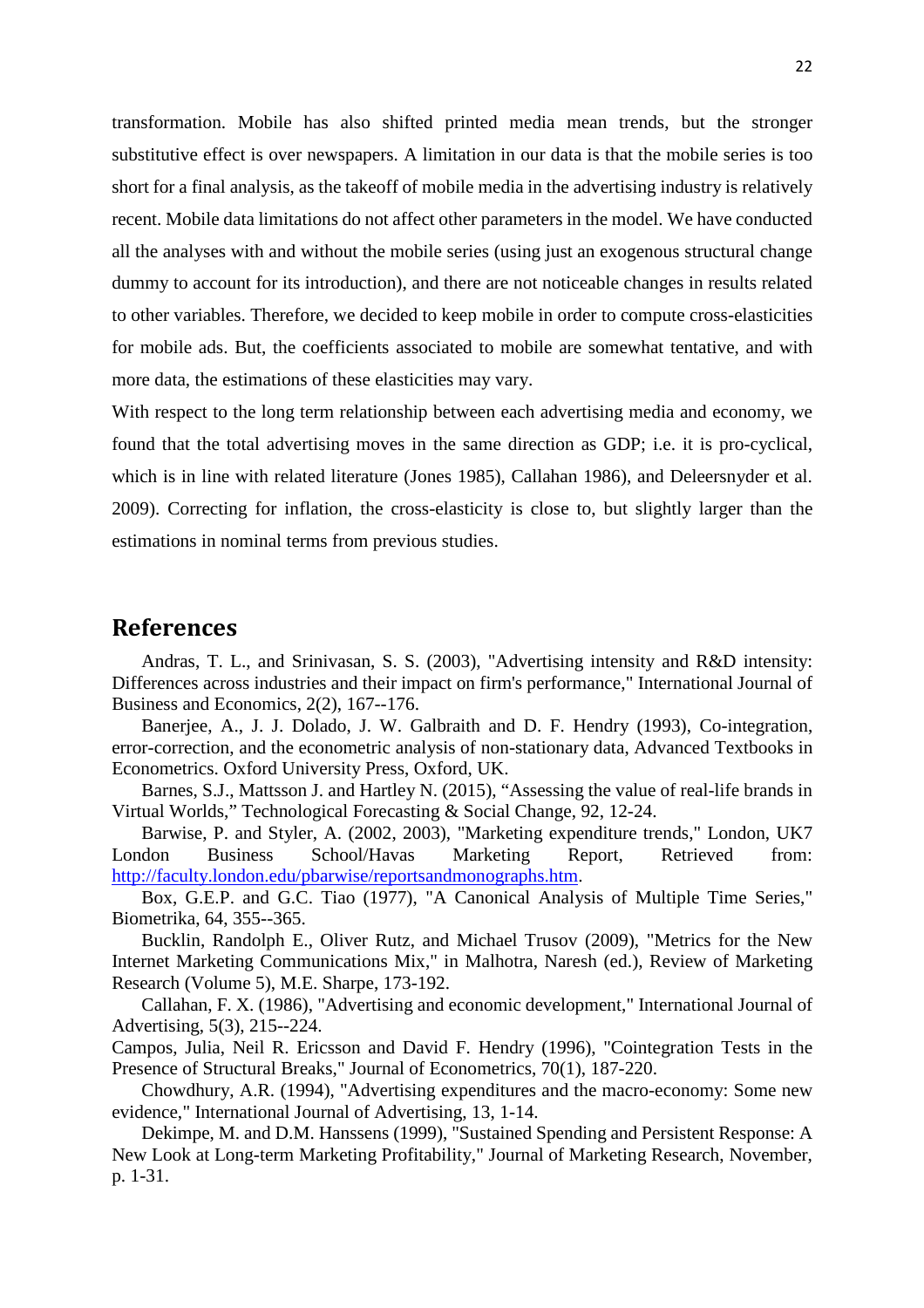Dekimpe, Marnik G., Dominique M. Hanssens and Jorge M. Silva-Risso (1999), "Long-run Effects of Price Promotions in Scanner Markets," Journal of Econometrics, 89, 269-291.

 Deleersnyder, B., Geyskens, I., Gielens, K., & Dekimpe, M. G. (2002), "How cannibalistic is the Internet channel? A study of the newspaper industry in the United Kingdom and the Netherlands," International Journal of Research in Marketing, 19(4), 337-348.

 Deleersnyder, Barbara, Marnik G. Dekimpe, Jan-Benedict E.M. Steenkamp and Peter S.H. Leeflang (2009), "The Role of National Culture in Advertising' s Sensitivity to Business Cycles: An Investigation Across Continents," Journal of Marketing Research, 46 (October), 623-636.

 De Waal, E., Schoenbach, K., & Lauf, E. (2005), "Online newspapers: A substitute or complement for print newspapers and other information channels?," Communications, 30, 55--72.

 Doornik, Jurgen A. (2001), Object-Oriented Matrix Programming Using Ox, 4th ed. London: Timberlake Consultants Press and Oxford.

 EMarketer (2013), US Total Media Ad Spend Inches Up, Pushed by Digital, August, Retrieved from:

http://www.emarketer.com/Article/US-Total-Media-Ad-Spend-Inches-Up-Pushed-by-Digital/ 1010154

 EMarketer (2015), Social Network Ad Spending to Hit \$23.68 Billion Worldwide in 2015, April, Retrieved from:

http://www.emarketer.com/Article/Social-Network-Ad-Spending-Hit-2368-Billion-Worldwid e-2015/1012357

 Engle, Robert F. and Clive W. J. Granger (1987), "Co-integration and Error Correction: Representation, Estimation and Testing," Econometrica, 55(2), 251-276.

 Fok, Dennis and Philip Hans Franses (2004), "Analyzing the Effects of a Brand Introduction on Competitive Structure Using a Market Share Attraction Model," International Journal of Research in Marketing, 21(2), 159-177.

 Frankenberger, Kristina D. and Roger C. Graham (2003), "Should Firms Increase Advertising Expenditures During Recessions?", MSI Reports, 03 -115, 65-85.

 Godes, David, Dina Mayzlin, Yubo Chen, Sanjiv Das, Chrysanthos Dellarocas, Bruce Pfeiffer, Barak Libai, Subrata Sen, Mengze Shi, and Peeter Verlegh (2005), "The Firm's Management of Social Interactions," Marketing Letters,16 (3/4), 415-28.

 Granger, Clive W. J. (1981) "Some Properties of Time Series Data and Their Use in Econometric Model Specification," Journal of Econometrics,16, 121-130.

 Hungnes, Håvard (2005), "Identifying the Deterministic Components in Cointegrated VAR Models using GRaM for Ox Professional- User Manual and Documentation," Working Paper.

 Hungnes, Håvard (2010), "Identifying Structural Breaks in Cointegrated Vector Autoregressive Models," Oxford Bulletin of Economics and Statistics,72(4), 551-565.

 Internet Advertising Bureau (2014), IAB Internet advertising revenue report, April, Retrieved from:

http://www.iab.net/media/file/IAB\_Internet\_Advertising\_Revenue\_FY\_2014.pdf

 Johansen, Soren (1988), "Statistical Analysis of Cointegration Vectors," Journal of Economic Dynamics and Control, 12, 231-254.

 Johansen, Soren (1991), "Estimation and Hypothesis Testing of Cointegration Vectors in Gaussian Vector Autoregressive Models," Econometrica, 59, 1551-1580.

 Johansen, Soren (1994), "The Role of the Constant and Linear Terms in Cointegration Analysis of Nonstationary Variables," Econometric Reviews, 13(2), 205-229.

Johansen, Soren (1995), Likelihood-Based Inference in Cointegrated Vector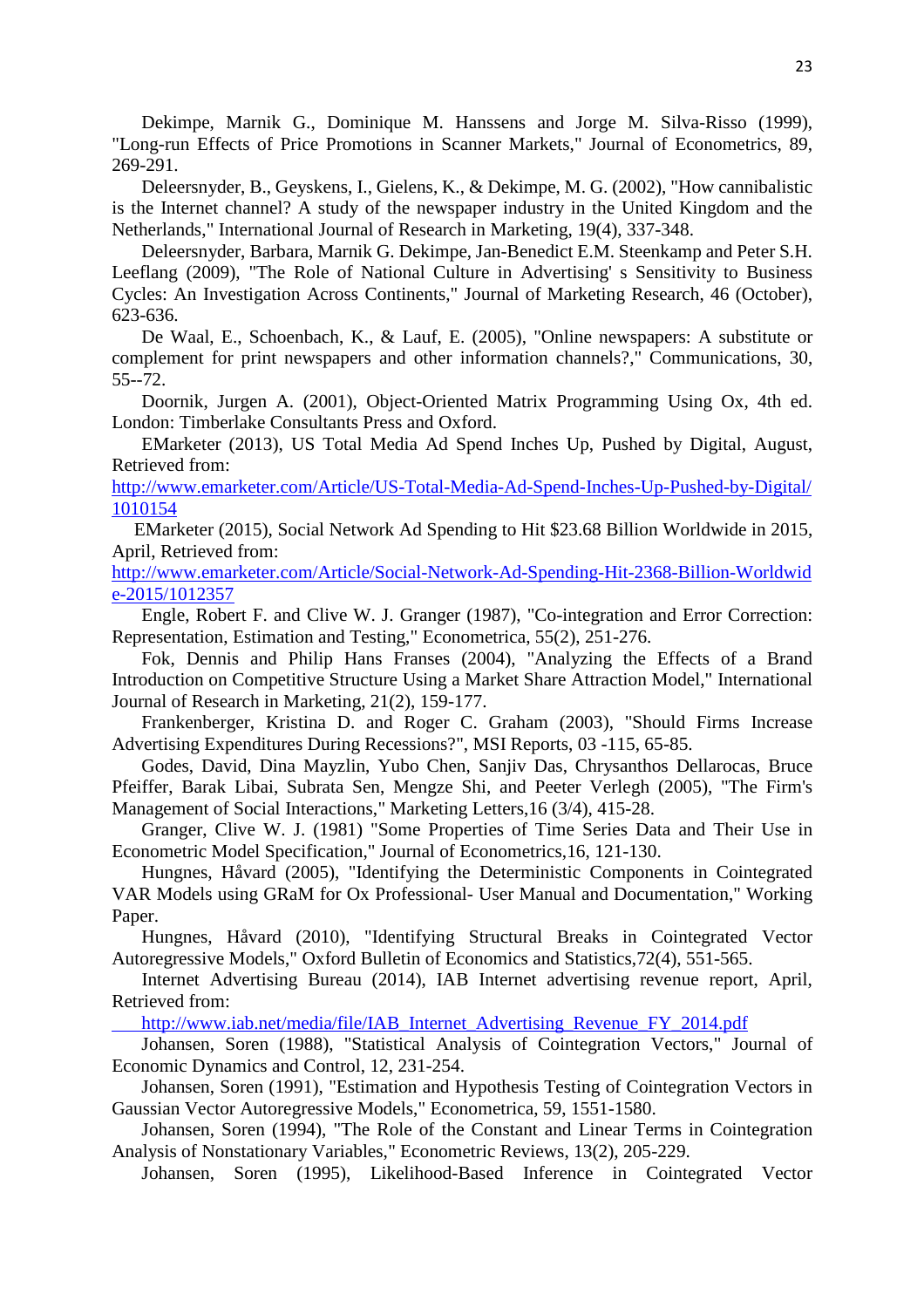Autoregressive Models, Oxford University Press, New York.

 Johansen, Soren and Katarina Juselius (1990), "Maximum Likelihood Estimation and Inference on Cointegration -- with Applications to the Demand for Money," Oxford Bulletin of Economics and Statistics, 52, 169-210.

 Johansen, Soren, Mosconi Rocco and Bent Nielsen (2000), "Cointegration Analysis in the Presence of Structural Breaks in the Deterministic Trend," Econometrics Journal, 3, 216-249.

 Jones, J. P. (1985), "Is total advertising going up or down?," International Journal of Advertising, 4(1), 47--64.

 Kamber, T. (2002), "The brand manager's dilemma: Understanding how advertising expenditures affect sales growth during a recession," Brand Management, 10(2), 106-120.

 Kim, K.Y. and Lee, B.G. (2015), "Marketing insights for mobile advertising and consumer segmentation in the cloud era: A Q-R hybrid methodology and practices," Technological Forecasting & Social Change, 91, 78-92.

 Kornelis, Marcel , Marnik G. Dekimpe, Peter S.H. Leeflang (2008), "Does Competitive Entry Structurally Change Key Marketing Metrics?," International Journal of Research in Marketing, 25, 173-182.

 Lacy, S., & Noh, G. Y. (1997), "Theory, economics, measurement, and the principle of relative constancy," Journal of Media Economics, 10(3), 3--16.

 Linnett, R. (2002), "Magazines pay the price of TV recovery," Advertising Age, 73(35), 1-2.

 Low, George S. and Jakki J. Mohr (1999), "Setting Advertising and Promotion Budgets in Multi-Brand Companies," Journal of Advertising Research, 39 (January-February), 67-78.

 Nijs, Vincent R., Marnik G. Dekimpe, Jan-Benedict E. M. Steenkamps, Dominique M. Hanssens (2001), "The Category Demand Effects of Price Promotions," Marketing Science, 20(1), 1-22.

 Ostheimer, R. H. (1980), "Magazine advertising during recessions," Journal of Advertising Research, 20(6), 11-16.

 Owen, Bruce M. (2000), The Internet Challenge to Television, Harvard University Press, Cambridge, MA.

 Pauwels, K. and S. Srinivasan (2004), "Who benefits from store brand entry?," Marketing Science, 23(3), 364-390.

 Perron, Pierre (1989), "The Great Crash, the Oil Price Shock and the Unit Root Hypothesis, Econometrica, 57, 1361-1401.

 Pesaran, M. Hashem, Yongcheol Shin and Richard J. Smith (2000), "Structural Analysis of Vector Error Correction Model with Exogenous I(1) Variables," Journal of Econometrics, 97, 293-343.

 Pfeiffer, M & Zinnbauer, M. (2010), "Can Old Media Enhance New Media? How Traditional Advertising Pays off for an Online Social Network," Journal of Advertising Research, 50, 42-49.

 Picard, R. G. (2001), "Effects of recessions on advertising expenditures: An exploratory study of economic downturn in nine developed countries," Journal of Media Economics, 14(1), 1-14.

 Picard, R. G. (2002), "U.S. newspaper ad revenue shows consistent growth," Newspaper Research Journal, 23(4), 21-33.

 Picard, R. G. (2008), "Shifts in Newspaper Advertising Expenditures and Their Implications For The Future Of Newspapers," Journalism Studies, 9(5), 704-716.

 Picard, R. G. and Rimmer T. (1999), "Weathering A Recession: Effects of Size and Diversification on Newspaper Companies," The Journal of Media Economics, 12(1), 1-18.

 Saksena, S., & Hollifield, C. A. (2002), "U.S. newspapers and the development of online editions," International Journal on Media Management, 4(2), 75-84.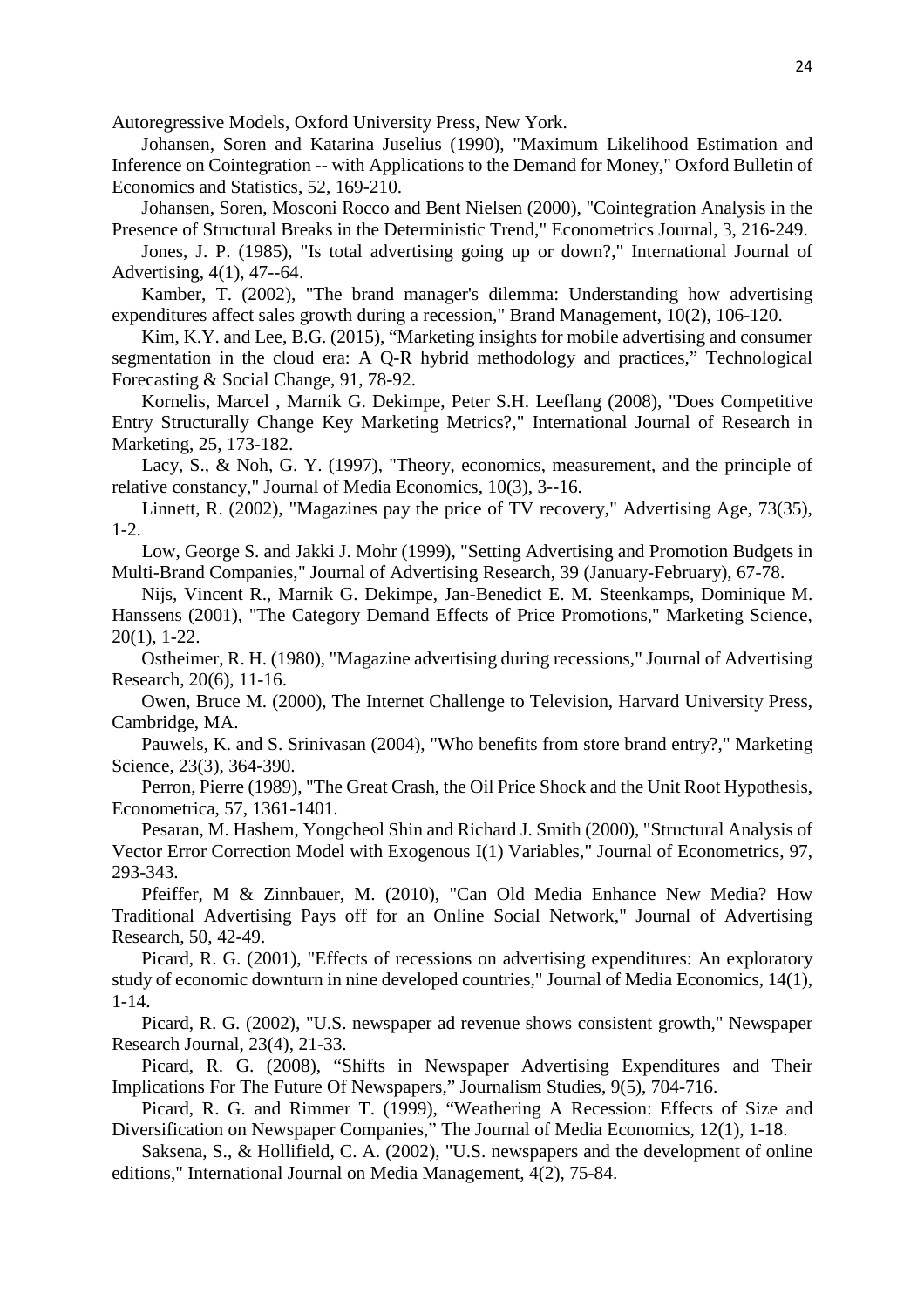Shankar, V. and Balasubramanian, S. (2009), "Mobile Marketing: A Synthesis and Prognosis," Journal of Interactive Marketing, 23, 118-129.

 Shankar, V., Venkatesh, A., Hofacker, C., and Naik, P. (2010), "Mobile Marketing in the Retailing Environment: Current Insights and Future Research Avenues," Journal of Interactive Marketing, 24, 111-120.

 Shimp, A. Terence (2008), Advertising, Promotion and other aspects of Integrated marketing Communications, Eighth Edition, South-Western Cengage Learning, USA.

 Silk, A. J., Klein, L. R., and Berndt, E. R. (2001), "The Emerging Position of the Internet as an Advertising Medium," Netnomics, 3(2), 129--148.

 Srinivasan, Raji, Arvind Rangaswamy, and Gary Lilien (2005), "Turning Adversity into Advantage: Does Proactive Marketing During a Recession Pay Off?" International Journal of Research in Marketing, 22 (June), 109-125.

 Swerdlow, R. A., and Blessios, V. I. (1993), "A model for predicting advertising expenditures: An inter-industry comparison," International Journal of Advertising, 12(2), 143-153.

 Tellis, Gerard J. and Kethan Tellis (2009), "A Critical Review and Synthesis of Research on Advertising in a Recession," Journal of Advertising Research, 49(September), 304-327.

 Van der Wurff, Richard, P. Bakker and R. G. Picard (2008), "Economic Growth and Advertising Expenditures in Different Media in Different Countries," Journal of Media Economics, 21, 28-52.

 Van Heerde, Harald J., Carl F. Mela and Puneet Manchanda (2004), "The Dynamic Effect of Innovation on Market Structure," Journal of Marketing Research, 41(2), 166-183.

 Woo, Jong Roul, Choi J.Y, Shin J. and Lee, Y. (2014), "The effect of new media on consumer media usage: An empirical study in South Korea," Technological Forecasting & Social Change, 89, 3-11.

 Yoon, Sung-Yoon and Joo-Ho Kim (2001), "Is the Internet More Effective Than Traditional Media? Factors Affecting Choice of Media," Journal of Advertising Research, November-December, 53-60.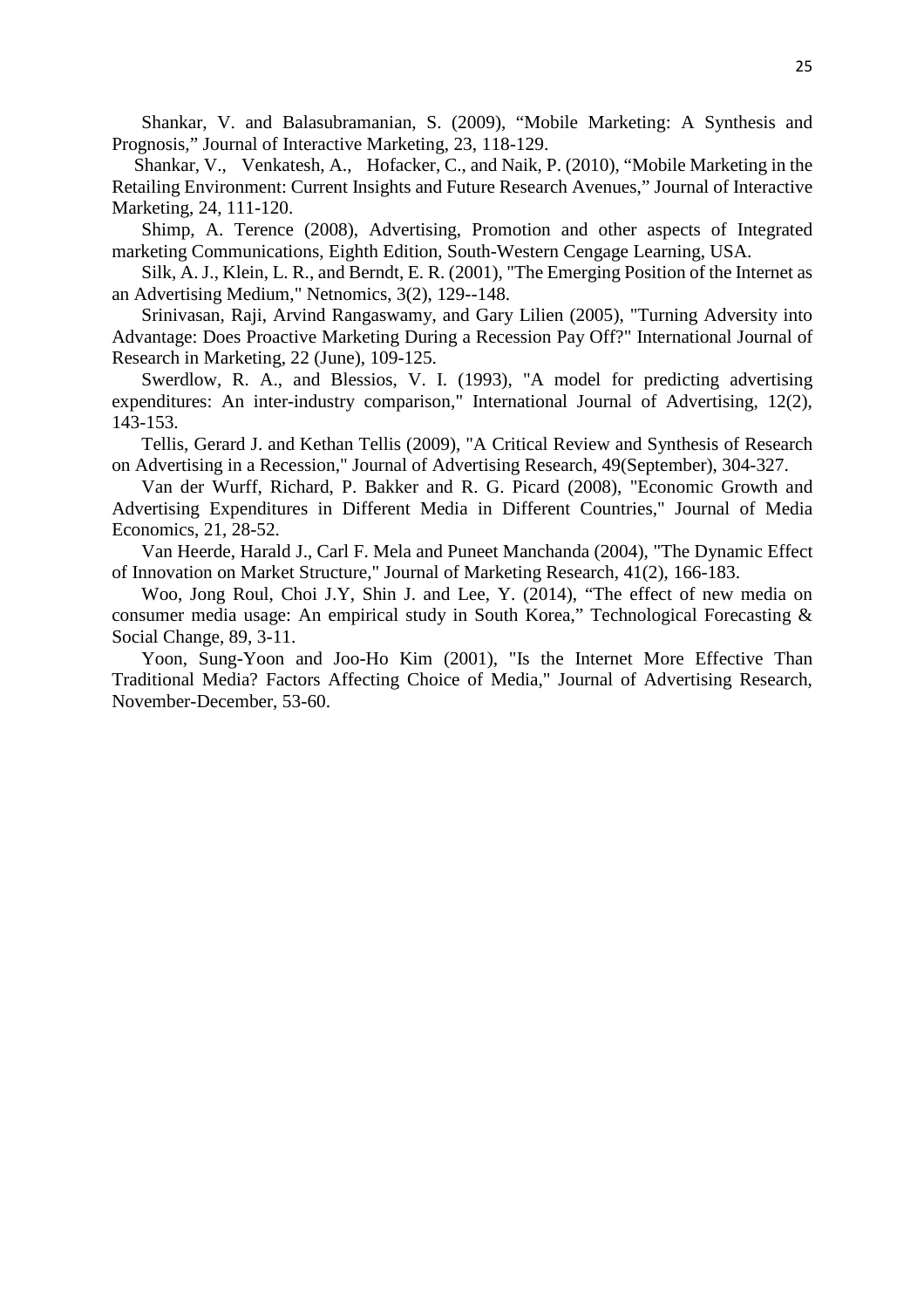# **Appendix**

Let us denote by  $X_t$  a  $\mathbb{R}^k$ -valued stochastic time series process with unconditional mean  $\mu_t = E[X_t]$ , with  $X_t = 0$  with probability one for  $t \le 0$  (with finite autoregressive models sometimes other specific initial values are considered). The mean  $\mu \in \mathbb{R}^k$  contains deterministic components (trends, intervention analysis components, etc.). Typically, but not always, the deterministic components are subtracted (if that is the case, then  $\mu_t = 0$  for all *t*). Then, we say that  $\{X_t\}$  is **integrated** of order  $d \in \{0,1,2,...\}$ , also denoted as  $I(d)$ , if **each coordinate** in  $\Delta^d X_t$  follows an invertible stationary linear model, where  $\Delta^d = (1 - L)^d$  and L is the lag operator ( $L^j X_i = X_{i-j}$ ). One of the most common cases in practice, is to find processes *X<sup>t</sup>* integrated of order one (in this case the components of the process tend to grow linearly as in the case of Figure 2). In particular, if  $X_t$  is  $I(1)$ , then  $\Delta X_t = (X_t - X_{t-1})$  is stationary, and there are two possibilities (1) that  $E[\Delta X_t] = 0$  which means that  $X_t$  evolves driven by a stochastic trend, or that  $E[\Delta X_t] = \gamma$  which means that  $\Delta X_t$  has a deterministic and/or a stochastic trend.

**Example** *A basic example of a determinist trend is the univariate process* 

$$
X_t = c + \gamma t + \varepsilon_t, \quad t = 0, 1, 2, \dots
$$

where  $\varepsilon$ <sub>t</sub> are i.i.d. random variables with zero mean and variance  $\sigma_{\varepsilon}^2$ , where clearly  $\Delta X$ <sub>t</sub> is *stationary and*  $E[\Delta X_t] = \gamma$ . A basic example of stochastic trend is the univariate process

$$
X_t = X_{t-1} + \varepsilon_t, \quad t = 0, 1, 2, \dots
$$

*with*  $X_0 = 0$ , *with*  $E[\Delta X_t] = 0$ . *Substituting recursively we obtain*  $X_t = \sum_{s=1}^t \mathcal{E}_s$ , so that  $E[X_t] = 0$  but  $Var[X_t] = t \sigma_{\varepsilon}^2$  exploding as  $t \to \infty$ . The shocks  $\varepsilon_s$  have a permanent effect *in the future, this is why these processes are described as persistence. The name unit root is also used for these models (because they can be expressed as*  $(1 - L)X<sub>t</sub> = \varepsilon<sub>t</sub>$ , and  $L = 1$  is a *root of the polynomial* (1− *L*) = 0 *). We can have a combination of deterministic and stochastic trends, such as*  $X_t = c + \gamma t + X_{t-1} + \varepsilon_t$ , where  $E[\Delta X_t] = \gamma$ , and the series in levels satisfies  $E[X_t] = c + \gamma t$ , and  $Var[X_t] = t\sigma_{\varepsilon}^2$ . In all these examples  $\{\varepsilon_t\}$  could follow a stationary *linear process.*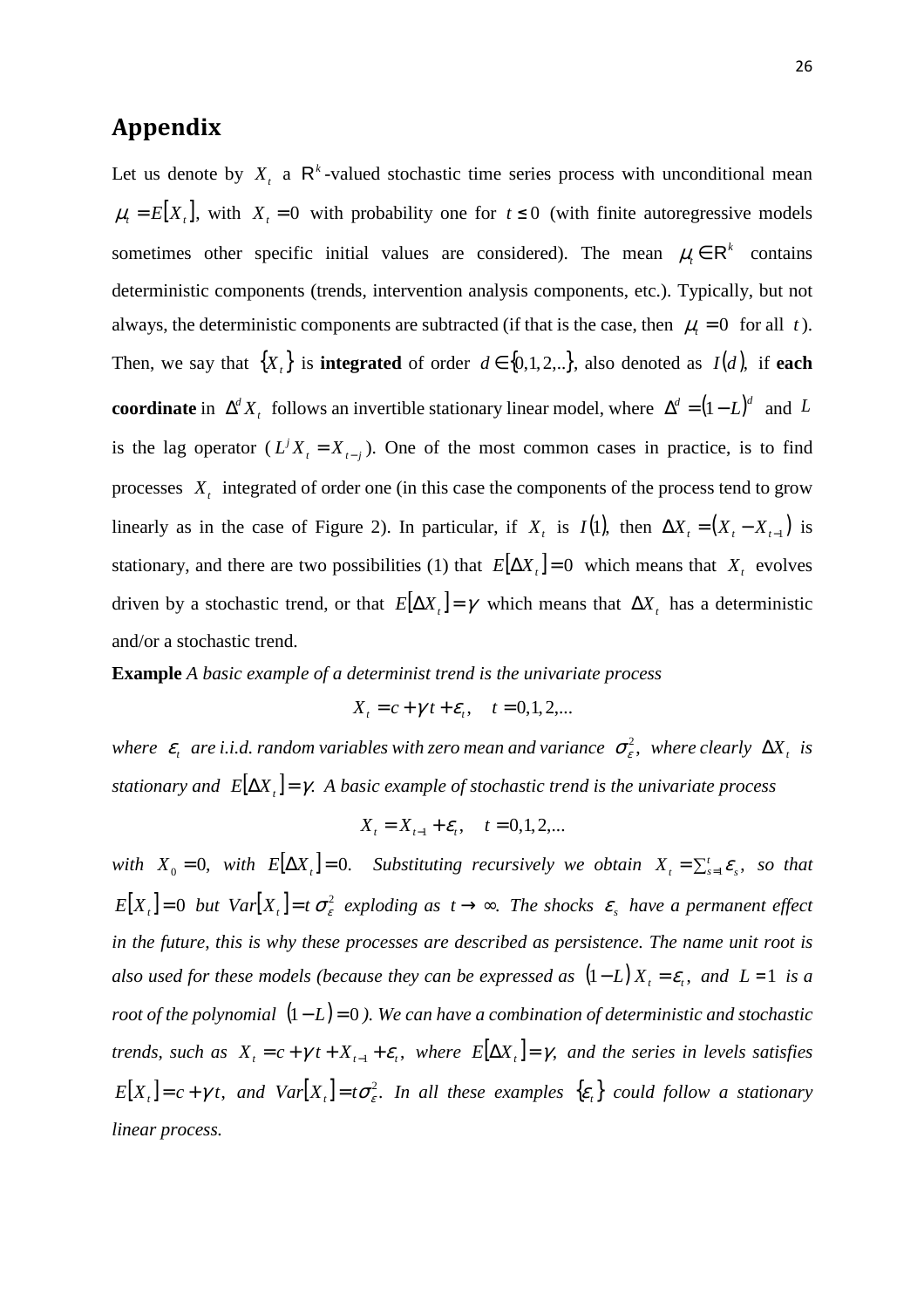Since the presence of linear trends (stochastic or deterministic) is important to understand the long-term dynamics of the process, there are many tests for  $I(1)$ , for an overview of unit root literature see Banerjee et al. (1993), and for a review of marketing applications see Dekimpe et al. (1999).

But we are interested in multivariate processes, and this introduces additional issues. When a multivariate process  $\{X_t\}$  is  $I(1)$ , two possibilities emerge when we look at the whole system:

1)  $\{X_t\}$  is **jointly integrated** of order *d*, that is, it is integrated of order *d* and  $(1-L)^d X_t$ follows an invertible vector Wold process

$$
\Delta^d X_t = B(L)\varepsilon_t,
$$

with  $\varepsilon$ <sub>*t*</sub> white noise (actually  $\varepsilon$ <sub>*t*</sub> is zero for  $t \le 0$ ),  $B(L) = \sum_{j=0}^{\infty} B_j L^j$  is a matrix-coefficient polynomial with  $B_0 = I$  (where invertibility means that the roots of  $B(L)$  are outside the unit circle, and the process admits a convergent autoregressive representation), or

2)  $\{X_t\}$  is **cointegrated** of order *d*,*b* with  $b \le d$ , and denote it by  $C(d,b)$ , that is the process is  $I(d)$  and there are  $r \leq k$  linear combinations defined by the  $k \times r$  matrix  $\beta$ such that  $\beta' X_t$  is jointly  $I(d - b)$ . The most important case is  $d = b = 1$ . The idea goes back to Box and Tiao (1977), but it was popularized by Granger (1981). Cointegrated  $C(1,1)$  variables can be expressed with Granger's representation Vector Error Correction Mechanism or VECM,

$$
\Delta X_t = \alpha(\beta'X_{t-1}) + \sum_{j=1}^{\infty} \Gamma_j \Delta X_{t-j} + \gamma + \varepsilon_t,
$$

where  $\alpha$  is the  $k \times r$  matrix of adjustment coefficients. The matrix of cointegrating vectors  $\epsilon$  can be normalized as

$$
\beta = \begin{pmatrix} I_r \\ \beta_2 \end{pmatrix}
$$

where  $I_r$  is an identity matrix, and  $\beta_2$  is a  $(k-r) \times r$  matrix of free parameters. For details see the path-breaking article by Engle and Granger (1987). For a detailed introduction see Banerjee et al. (1993).

There are several methodologies to work with VECM models. Probably the most widespread